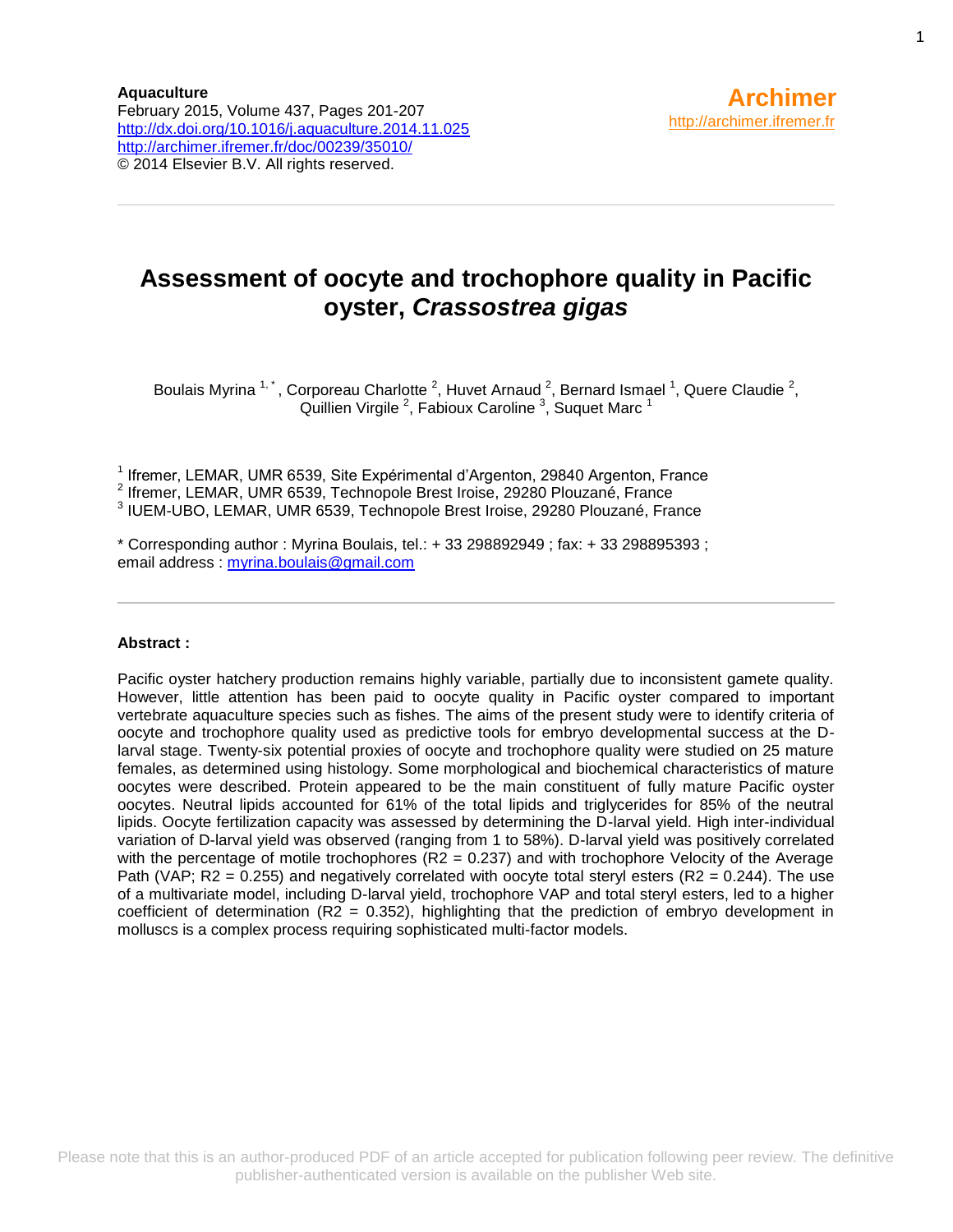#### **Highlights**

► Twenty six potential proxies of Pacific oyster oocyte and trochophore quality were studied on 25 ripe females. ► A high inter-individual variation of D-larval yield was observed, ranging from 1 to 58% ► The D-larval yield was correlated with oocyte total steryl ester content, the percentage of motile trochophores and trochophore swimming velocity. ► Pacific oyster oocyte quality, defined as gamete's potential to produce viable offspring, can be partly predicted using the proxies studied here.

**Keywords** : Crassostrea gigas, Oocyte quality, Trochophore, Lipid, Gene expression, ATP

#### **1. Introduction**

Pacific oyster farming traditionally relies on spat collected from the wild. However, the variability of natural spat recruitment from year to year has led to an unpredictable spat supply. Oyster spat production in hatcheries has thus grown up to complement the wild seed supply for the shellfish industry and to respond to demands from farmers for spat reared outside of the natural reproductive season (Robert and Gerard, 1999). The increasing role of oyster hatcheries can therefore be explained by improved control of aquaculture production methods, including breeder selection and the production of special lines, such as triploids (Piferrer et al., 2009). Close to 40% of spat in France are currently produced by hatcheries but reproductive success is highly variable. This is partially due to the variability of gamete quality (Boudry et al., 2002), defined as a gamete's potential to produce viable offspring which can be quantified by embryo development yields (Kjørsvik et al., 1990). As a consequence, the evaluation and the control of gamete quality are essential to improve aquaculture production of Pacific oyster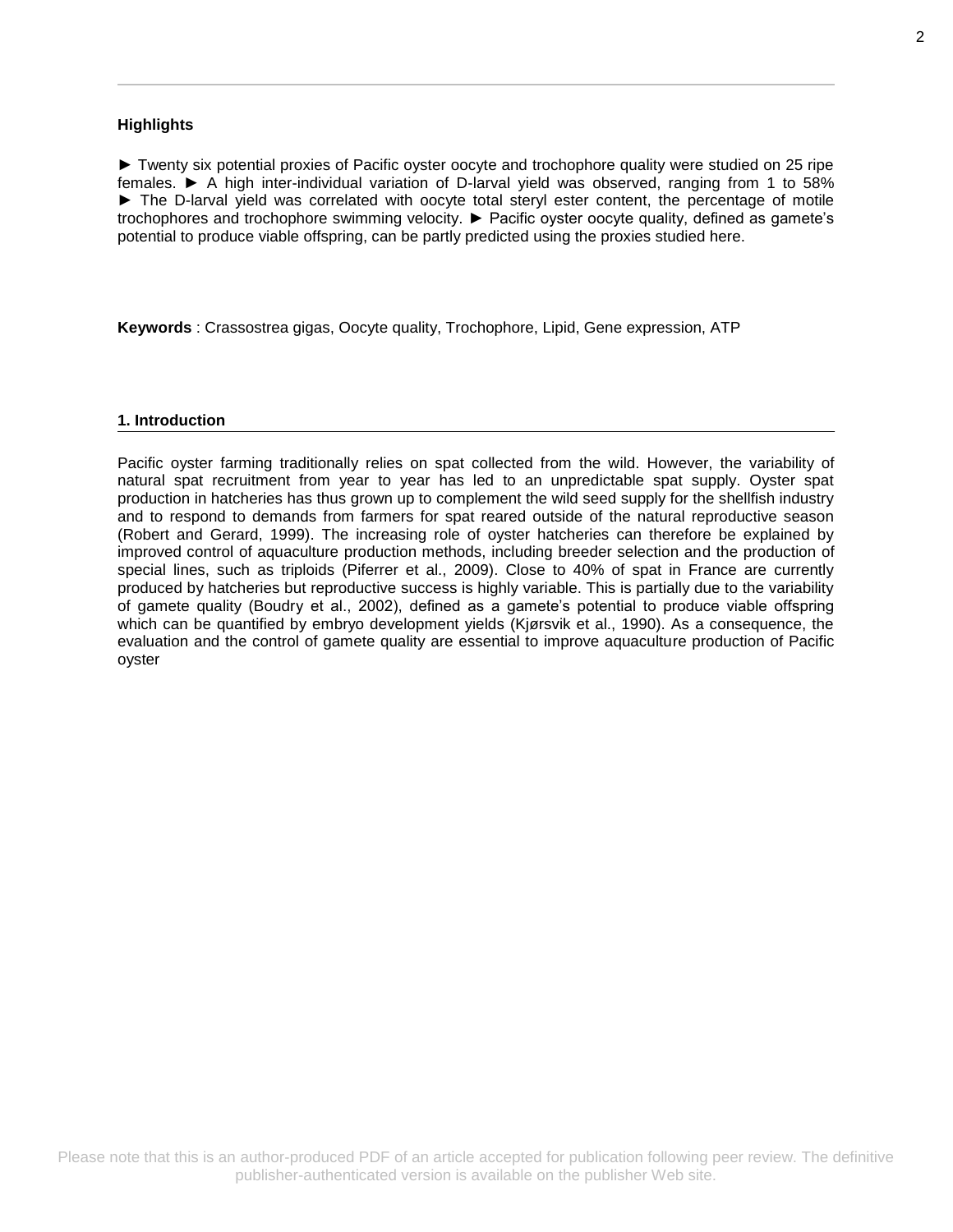Oocyte quality proxies (i.e., parameters that can be measured in oocytes to predict the development rate of embryos) have been extensively studied in many freshwater and seawater fish species (Bobe and Labbé 2010; Lahnsteiner and Patarnello, 2004). Published studies have mainly focused on oocyte vitelline reserves (lipid, protein, mRNA and vitamin content) required for embryo and larval development. In the rainbow trout, *Oncorhynchus mykiss*, the levels of some mRNAs have been proposed as egg quality indicators (Aegerter et al, 2005). Although controversial, oocyte size is often used as a quality marker (Baynes et Howell, 1996). Finally, in turbot, *Psetta maxima*, pH of ovarian fluid is positively correlated to the fertilization rate (number of fertilized eggs/total number of eggs; Fauvel et al., 1993).

example and the same transfer and same transfer and sead on oocyte vitelline reserves (lipid, protein, mRNA and v<br>embryo and larval development. In the rainbow trout, *Oncorhyn*,<br>me mRNAs have been proposed as egg quality Compared with fish species, only a small panel of criteria is used to assess oocyte quality in bivalves, mainly based on visual observations of different parameters such as oocyte size or shape. Data available on Pacific oyster have shown that the oocyte is constituted of 44 - 74% protein, 16 - 38% lipid and 7 - 12% carbohydrate (Massapina et al., 1999). Mature Pacific oyster oocytes were found to have a mean diameter of  $36.1 \pm 4.4$  µm (Lango-Reynoso et al., 2000). The biochemical content of oocytes was used to evaluate gamete quality, revealing a significant relationship between oocyte organic matter or total lipid contents and D-larval yield (Massapina et al., 1999)*.* However, this work was carried out on oysters with a particular spawning pattern: a long spawning period (five months), including two spawning peaks and partial spawning.

The objectives of the present work were to identify criteria of oocyte and trochophore quality in order to use them as predictive tools for embryo developmental success at the Dlarval stage. We described some morphological and biochemical characteristics of Pacific oyster mature oocytes, we determined pH of female oyster gonad because potentially related to oocyte characteristics and we described some larval biological features (trochophore motility, D-larval morphology). In addition, we individually correlated these parameters to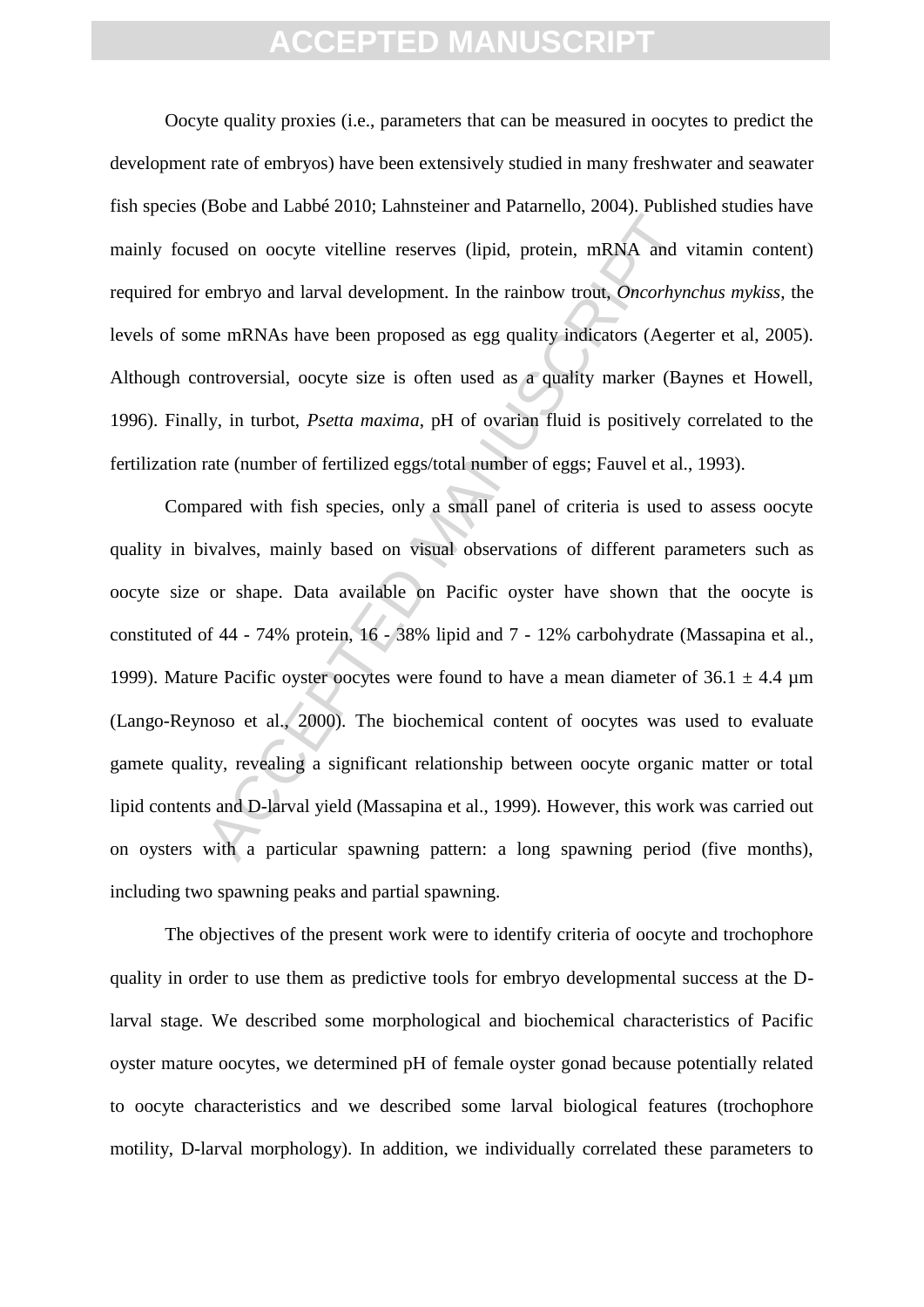oocyte fertilization capacity to identify which ones could be related to oocyte and trochophore quality.

### **2. Materials and methods**

### *2.1. Oyster conditioning and selection of females*

Two batches of three-year-old Pacific oysters were collected from Aber Benoît estuary (North Brittany, France) on 7 December 2009 (conditioning 1) and on 22 February 2010 (conditioning 2). Oysters were transferred to the experimental hatchery of Ifremer (Argenton, France) and conditioned (conditioning 1: 10 weeks, conditioning 2: 8 weeks) using conditions suitable for germ cell maturation according to Fabioux et al. (2005).

conditioning and selection of females<br>
conditioning and selection of females<br>
batches of three-year-old Pacific oysters were collected from Abe<br>
any, France) on 7 December 2009 (conditioning 1) and on 22<br>
g 2). Oysters wer At the end of the conditioning period, oyster sex was determined by examination of 2 µl gonad samples under a light microscope (Leica MZ 125,  $\times$  4 objective). A 2-3 mm cross section of the visceral mass was excised in front of the pericardic region and prepared for histology (Fabioux et al., 2005). Since our study aimed at describing the main biological characteristics of mature Pacific oyster oocytes, only stage-3 females (with ripe oocytes, as described in Steele and Mulcahy, 1999) of each conditioning were selected on the basis of histological description (n=25).

#### *2.2. Gonad pH*

Gonadic pH was determined by inserting a pipette into the gonad and withdrawing a sample (volume<50 µl) which was transferred to a microelectrode (IQ Scientific Instruments).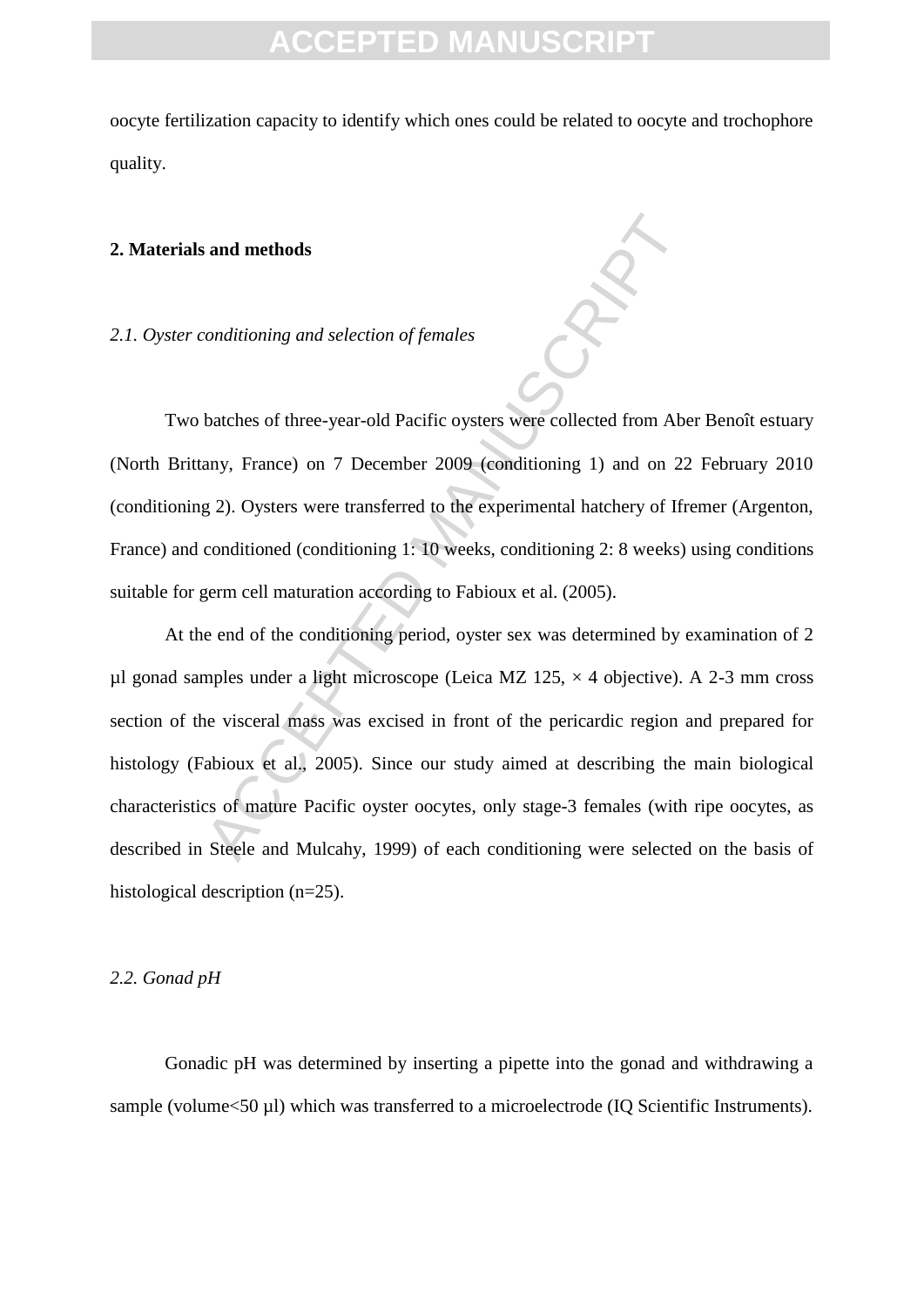### *2.3. Oocyte sampling and measurements*

### *2.3.1. Oocyte morphological measurements*

Example we a well of a 24-well microplate (Nunc<sup>TM</sup>), which was filled up wit<br>a well of a 24-well microplate (Nunc<sup>TM</sup>), which was filled up wit<br>n filtered at 1 µm (FSW). One minute after collection, oocyte pict<br>nera (SON For oocyte morphological measurements, a 50 µl gonad sample was collected and deposited in a well of a 24-well microplate (Nunc<sup>TM</sup>), which was filled up with 19°C seawater that had been filtered at 1 µm (FSW). One minute after collection, oocyte pictures were taken using a camera (SONY 3 CCD Color Video Camera) connected to a microscope (Leica, DMIL, 10x objective). Oocyte circularity (ranging from 0 to 1, where a value of 1 indicates a perfect circle) and maximal diameter were measured using Image J software ( $n = 30$  oocytes for each female).

### *2.3.2. Oocyte biochemical measurements*

The oyster gonads were then stripped individually using 5 ml FSW. The oocyte suspension was filtered (100  $\mu$ m), transferred to 2 L containers filled with FSW and oocyte number was determined in triplicate as previously described in Song et al. (2009).

For the quantification of neutral lipid content, 5 x  $10^5$  oocytes were transferred to a 100 ml container and filtered (Whatman®, 47 mm). The filter was then stored at  $-20^{\circ}$ C, in 6 ml Folch (chloroforme/methanol: 2V/1V). The neutral lipid classes of oocytes were assessed according to Ben Kheder et al. (2010).

To assess oocyte ATP (adenosine triphosphate) content,  $10<sup>4</sup>$  oocytes were transferred into a 5 ml cryotube (Nunc<sup>TM</sup>) and stored in liquid nitrogen until further analysis. Oocyte ATP content was then determined using the Luminescence ATP Detection Assay System kit (Perkin Elmer, EnSpireTM 2300 Multilabel Reader), according to Suquet et al. (2010).

For the quantification of oocyte protein content,  $2 \times 10^6$  oocytes were sampled, placed in a 50 ml Falcon tube and collected through centrifugation at 1000 rpm for 2 minutes at  $4^{\circ}$ C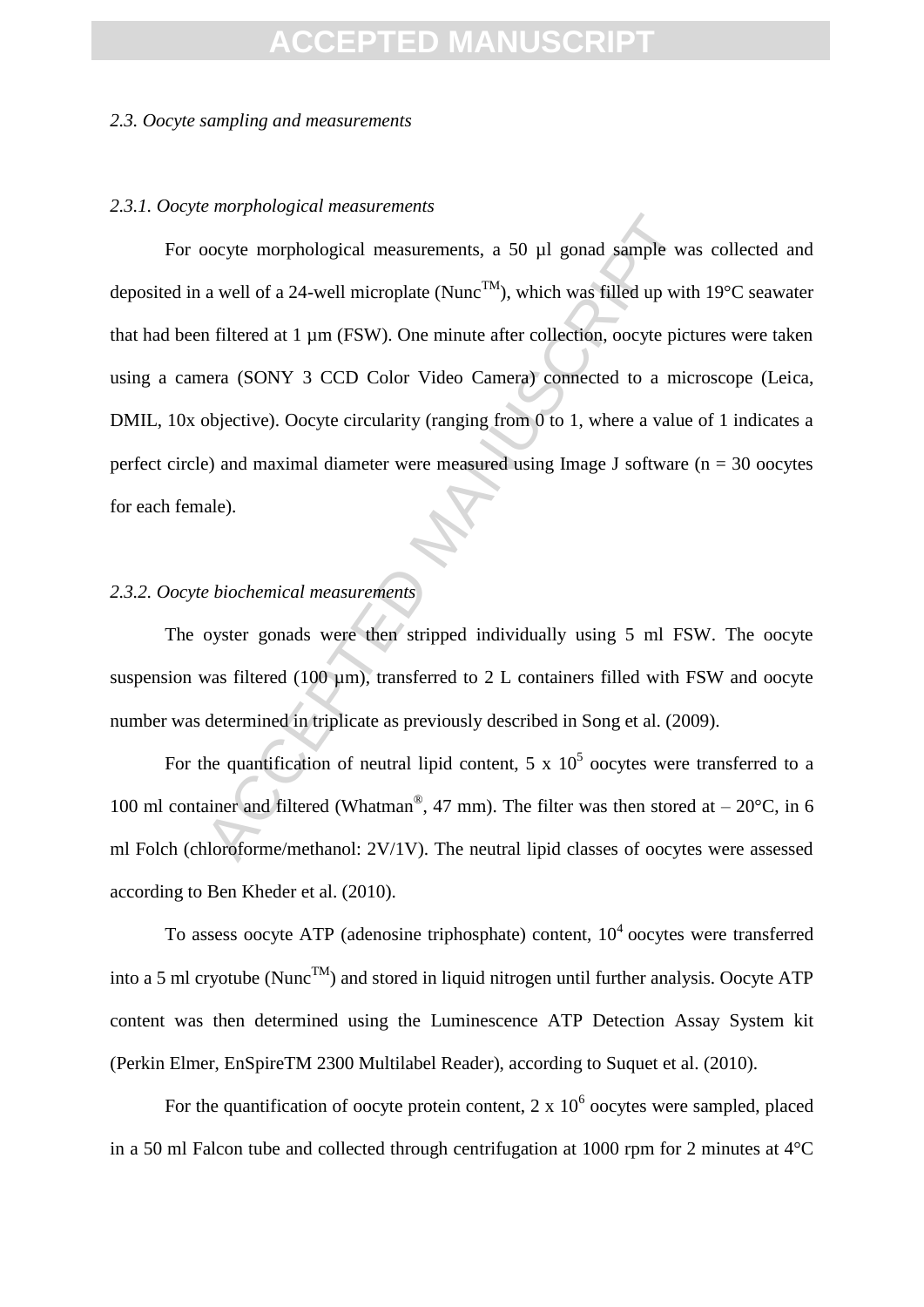(Corporeau et al., 2012). The supernatant was then removed and 5 ml of lysis buffer (150 mM NaCl, 10 mM Tris, 1 mM EDTA, 1 mM EGTA, 1% Triton X-100, 0.5% Igepal, 1 tablet of complete EDTA free protease inhibitor cocktail/25 ml buffer) was added to solubilise the proteins. Samples were frozen and stored at - 80°C. Proteins were then extracted as described by Guevelou et al. (2013). Total protein content was quantified using a  $D<sub>C</sub>$  protein assay (Bio-Rad, Hercules, CA, USA) with a 96-well microplate (Nunc<sup>TM</sup>) in a micro-plate reader (Bio-Tek<sup>®</sup> Synergy<sup>™</sup> HT) connected to KC4 v3 software.

Let the protation of all and stored at  $-80^{\circ}$ C. Proteins were then extracted at al. (2013). Total protein content was quantified using a D<sub>C</sub> protes, CA, USA) with a 96-well microplate (Nune<sup>TM</sup>) in a micro-pl<br>gy<sup>TM</sup> H For gene expression analysis, total RNA was extracted from 2 x  $10^4$  oocytes from each female, using 1.5 ml Extract-all (Eurobio). Samples were then treated with DNAse I (1  $U/\mu$ g total RNA, Sigma). RNA quality was assessed using RNA nano chips and Agilent RNA 6000 nano reagents (Agilent Technologies, Waldbronn, Germany) and RNA concentrations were measured using an ND-1000 spectrophotometer (Nanodrop Technologies). From 2 µg of total RNA, reverse transcription and real-time PCR amplifications were carried out for 10 mRNA genes as described in Huvet et al. (2004). PCR efficiency (E) was estimated for each primer pair by determining the slopes of standard curves obtained from serial dilution analysis of a cDNA sample. Primer names, accession numbers, PCR efficiencies and sequences are listed in Table 1. In the present study, amplification of *elongation factor I* (*Ef1α*) cDNA (primers in Fabioux et al., 2004) was performed to provide an internal control for gene expression. Overall the samples, the coefficient of variation of quantification cycle (Cq) values for *Ef1α* was very low, at 2.70%. For a studied gene "i", results were expressed as  $2^{-AACq}$  (Pfaffl, 2001) with  $\Delta Cq = Cq$  (i) – Cq (*Ef1a*) and  $\Delta \Delta Cq = \Delta Cq$  of cDNA sample -  $\Delta Cq$  of a cDNA reference.

### *2.4. Larval biological measurements and oocyte fertilization capacity*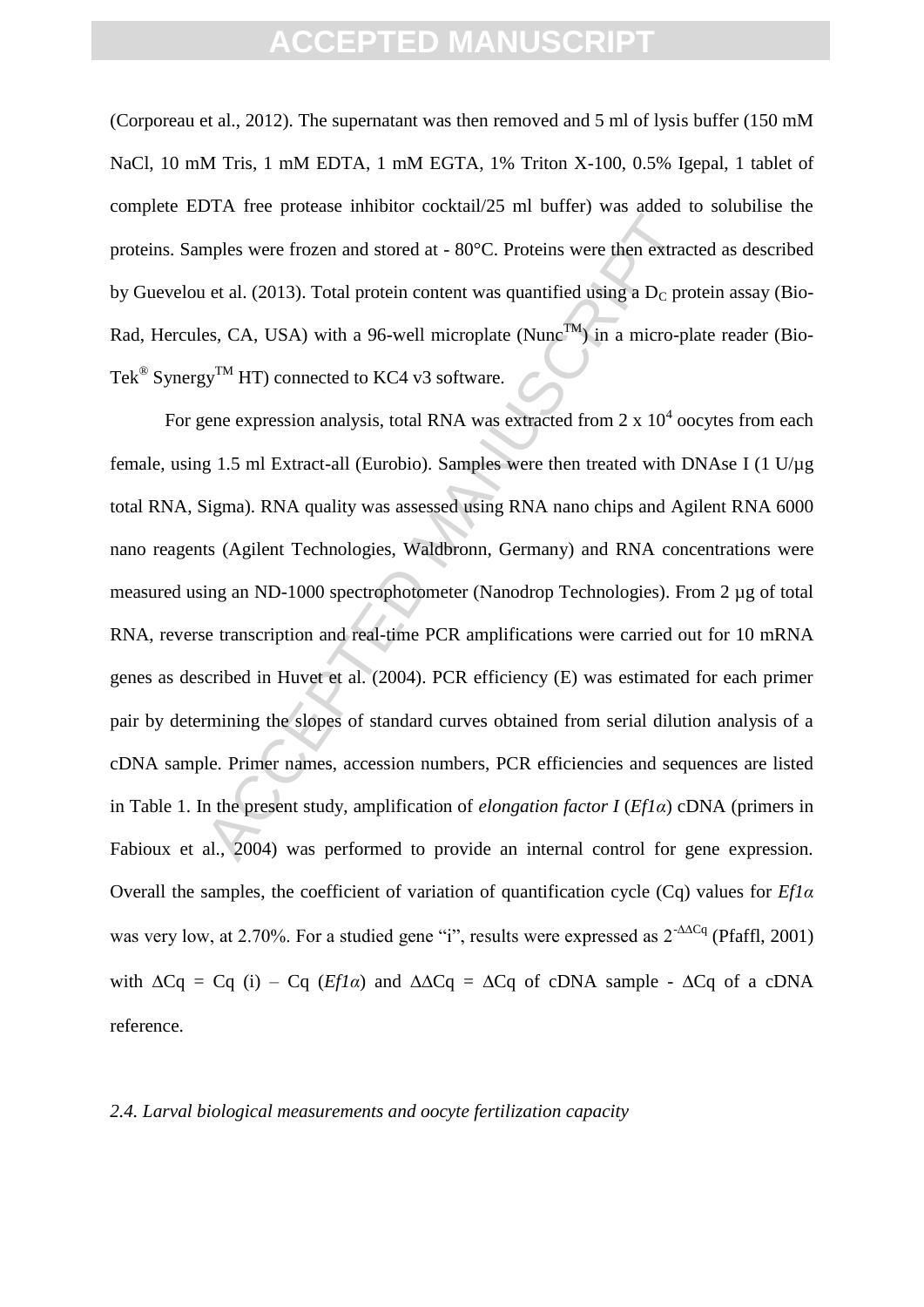### *2.4.1. Oocyte fertilization*

Energy and of the Manuscriter of the Hermannian Control and the sperm suspension was then filtered at 60 µm to remove any idal, and stored at 4°C until fertilization. Sperm concentration vanter (duplicates) after dilution Oocytes were fertilized using a pool of sperm collected from three males: testes were individually stripped in 10 ml "Store Gigas" (a salt sperm immobilising solution; Brizard et al., 2008). The sperm suspension was then filtered at 60 µm to remove any large pieces of gonad material, and stored at 4°C until fertilization. Sperm concentration was assessed by Coulter Counter (duplicates) after dilution in FSW (dilution rate 1:1000). Fertilization procedure was as follows: for each female, triplicate beakers of 25 000 oocytes were fertilized in 50 ml FSW, using a non limiting sperm to oocyte ratio (400:1). After 30 minutes of contact between spermatozoa and oocytes, beakers were filled up to 1.8 litres with FSW for incubation.

### *2.4.2. Motility features of trochophore larvae*

Trochophore movement characteristics were recorded 24h post fertilization at 19°C: for each beaker 30 trochophores were collected and placed on a glass slide. The percentage of motile trochophores (motility) and trochophore Velocity of the Average Path (VAP) were recorded using a dissecting microscope (Leica, MZ125, 4x objective) connected to a camera (SONY Exwave HAD) and assessed using a CASA (Computer Assisted Sperm Analyser) plug-in developed for the Image J software (Wilson-Leedy and Ingermann, 2007) with previously defined calibration settings (Suquet et al., 2012).

### *2.4.3. Oocyte fertilization capacity*

Oocyte fertilization capacity was assessed by determining the D-larval yield, 48h post fertilization. The D-larval yield (%) was estimated 48 h post fertilization and corresponds to the number of D-larvae/total number of oocytes used for fertilization. For each beaker, larvae were concentrated in a 10 mL graduated cylinder using a 20  $\mu$ m mesh and larvae number was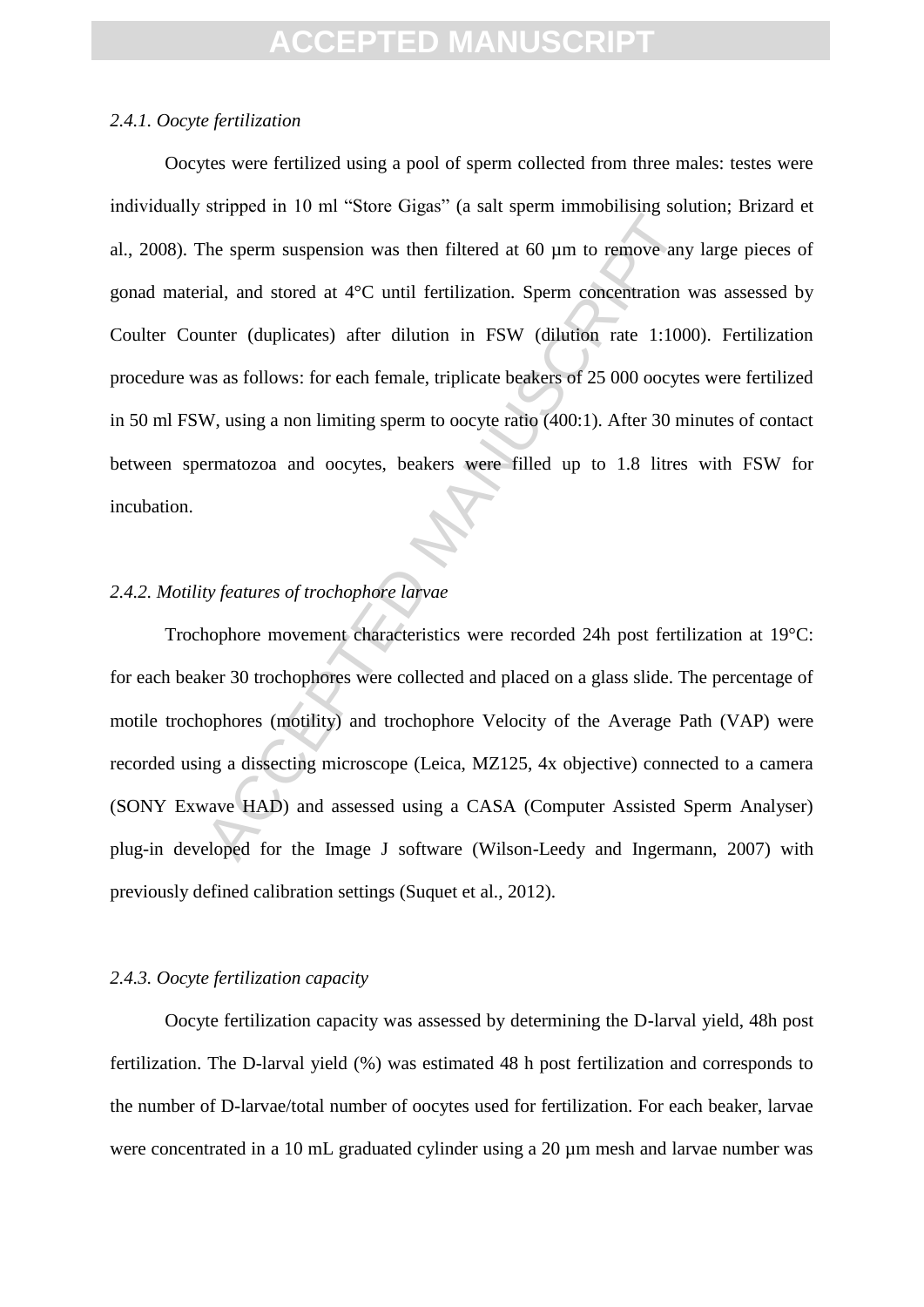determined by microscopic count (3x50 µl). Non-viable larvae (translucent or non D-shaped) were not counted.

### *2.4.4. D-larval morphological measurements*

In order to describe D-larval morphology, concentrated larvae were transferred in a well of a 24-well micro-plate (Nunc<sup>TM</sup>) filled with FSW. Maximal diameter and circularity of 30 D-larvae were analysed as described previously for oocyte morphological criteria.

#### *2.5. Statistical analysis*

*val morphological measurements*<br>der to describe D-larval morphology, concentrated larvae were<br>well micro-plate (Nunc<sup>TM</sup>) filled with FSW. Maximal diameter a<br>were analysed as described previously for oocyte morphological Results were presented as mean ± SEM. D-larval yields were arcsin square-root transformed and mean were compared using a one-way ANOVA. When significant differences were observed, a Fisher a posteriori test was used. Simple correlations between the different characteristics measured at oocyte, trochophore or D-larval stages were tested using linear regressions. Multiple correlations between oocyte or trochophore characteristics and D-larval yield were then analysed. A value of  $p < 0.05$  was considered as the threshold of significance. The coefficient of determination  $(R^2)$  was used to quantify the linear relationship between variables for simple correlations and the adjusted  $\mathbb{R}^2$  for multivariate correlations.

### **3. Results**

On the basis of histological description, 25 stage-3 females were selected: respectively, 15 and 10 females from the conditioning 1 and 2.

The mean values of the 26 variables describing gonad, oocyte, trochophore and larval characteristics are shown in Table 2. Gonad pH was rather acidic, with individual values ranging from 5.9 to 6.7. Biochemical analysis showed that proteins were the main constituent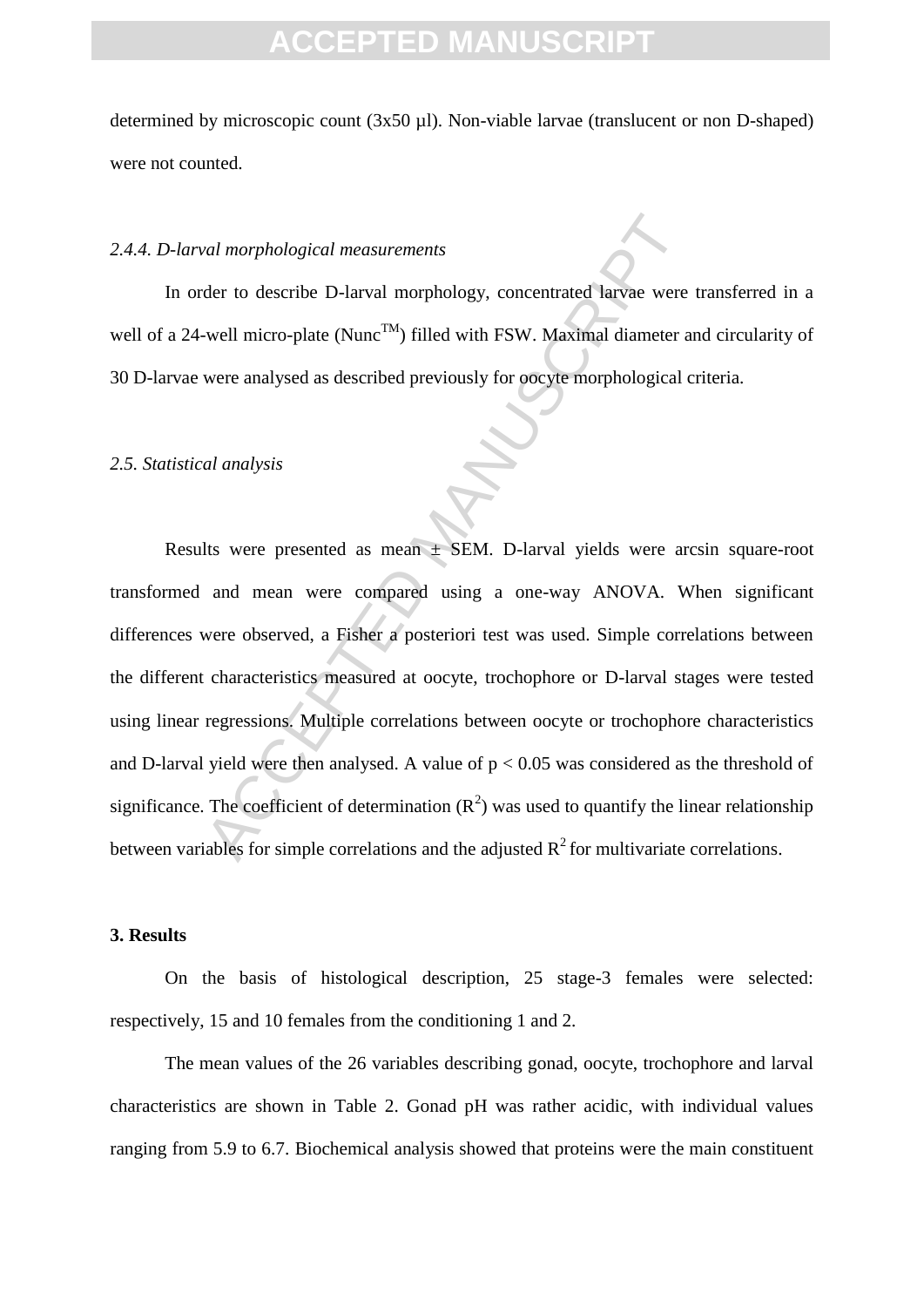of fully mature Pacific oyster oocyte. Among oocyte lipid content, neutral lipids accounted for 61% of the total lipids and triglycerides for 85% of the neutral lipids. A high individual variation (coefficient of variation>100%) was observed for three mRNA levels: Irp, Vtg1 and Vtg2.

Movement was recorded in 72% of the trochophores at 24 h post fertilization. A significant variation in D-larval yield was observed between females ( $p = 0.0001$ , range: 1-58%, Fig. 1) with an overall mean D-larval yield of 31.8%. A D-larval yield lower than 20% was measured for six females and a value higher than 50% for four females.

Example 12.1 and 12.1 and 12.1 and 12.1 and 12.1 and 12.1 and 12.1 and 12.1 and 12.1 and 12.1 and 12.1 and 12.1 and 12.1 and 12.1 and 12.1 and 12.1 and 12.1 and 12.1 and 12.1 and 12.1 and 12.1 and 12.1 and 12.1 and 12.1 a Significant linear regressions were found between oocyte, trochophore and larval characteristics. Out of the ten genes assayed for mRNA levels, only the insulin relative receptor (CIR) showed a significant correlation with other phenotypes described in oocytes: the CIR mRNA level was negatively correlated with the oocyte ATP content ( $p = 0.0004$ ; R<sup>2</sup>  $= 0.431$ ; Fig.2a). The percentage of motile trochophores was positively correlated with trochophore VAP ( $p = 0.0001$ ;  $R^2 = 0.518$ ; Fig.2b). Furthermore, the D-larval yield was positively correlated with the percentage of motile trochophores ( $p = 0.014$ ;  $R^2 = 0.237$ ; Fig.2c) and with trochophore VAP ( $p = 0.010$ ;  $R^2 = 0.255$ ; Fig.2d) and negatively correlated with total steryl esters ( $p = 0.012$ ;  $R^2 = 0.244$ ; Fig.2e). A significant multivariate correlation was noted between D-larval yield and both trochophore VAP and total steryl esters as independent variables ( $p = 0.0032$ ;  $R^2 = 0.352$ ).

### **4. Discussion**

The present study determined pH of the female gonad, several morphological and biochemical characteristics of Pacific oyster mature oocytes and some larval biological features (trochophore motility and D-larval morphology), thus expanding the limited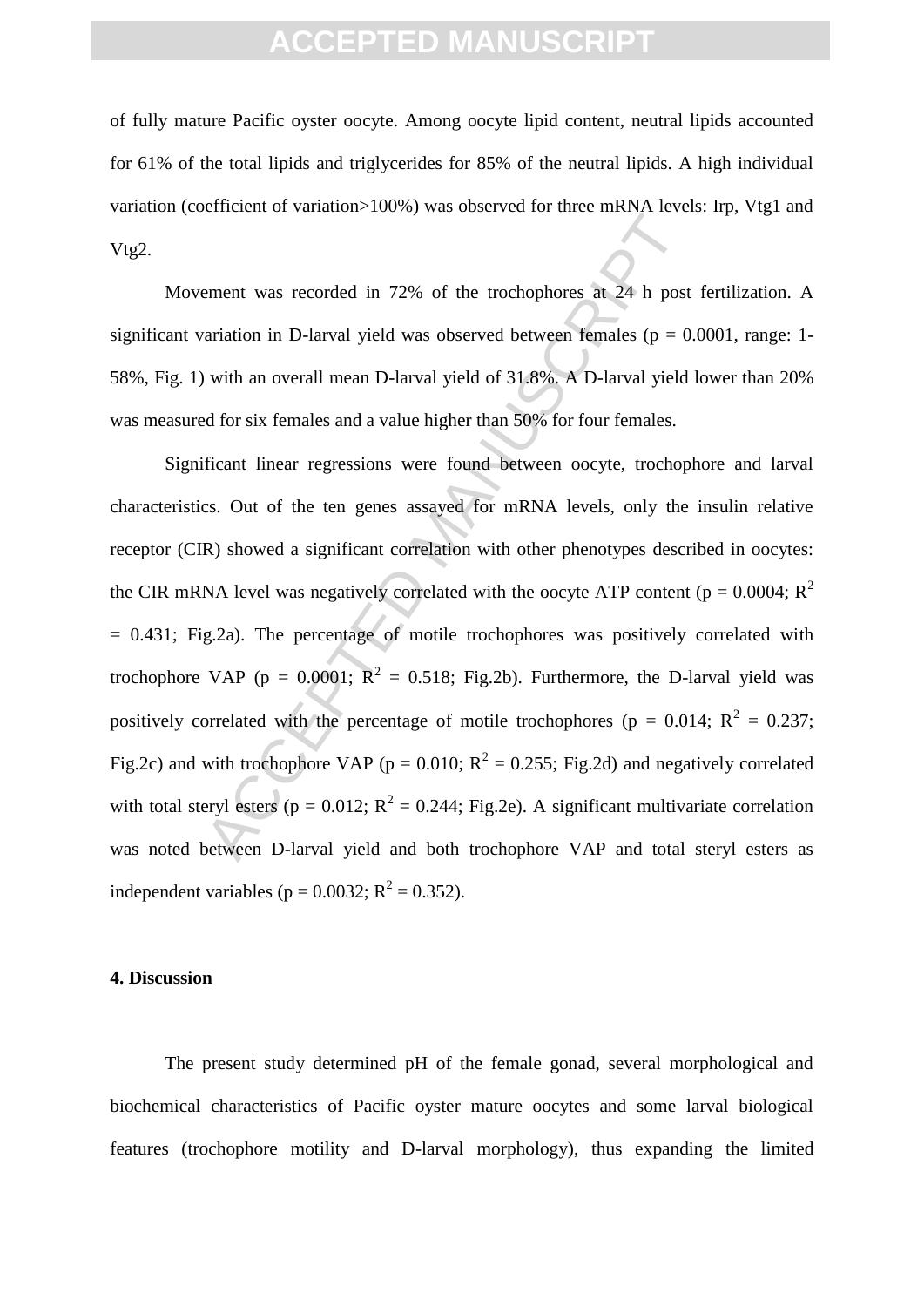knowledge previously available in the scientific literature. Mature Pacific oyster gonad was found to be acidic (pH 6.25), a characteristic suggested to prevent germinal vesicle breakdown (GVBD) at pH below 6.5 (Osanai, 1985). In contrast to the results reported in turbot (Fauvel et al., 1993), no correlation was observed between gonadic pH and D-larval yield in Pacific oyster. Oocyte maximal diameter determined in this work was in the same range as values reported by Burlot et al. (1998) for mature oocytes (from 60 to 70µm).

EVENTAL THE COMMIN VACES IN TRIMINAL PART<br>
el et al., 1993), no correlation was observed between gonadic price ovster. Oocyte maximal diameter determined in this work v<br>
es reported by Burlot et al. (1998) for mature oocy Several biochemical features of Pacific oyster oocytes were described in this study. To our knowledge, this is the first time that oocyte ATP content has been reported in a mollusc species. Fish eggs show ATP contents 7 000 to 30 000 times higher than the mean value observed in Pacific oyster  $(0.24 \pm 0.01 \text{ pmol.oocyte}^{-1})$ : 1.66  $\pm$  0.01 nmol.egg<sup>-1</sup> in rainbow trout (Wendling et al., 2004) up to  $7.76 \pm 6.20$  nmol.egg<sup>-1</sup> in gilthead seabream (*Sparus aurata*; Lahnsteiner and Patarnello, 2004). However, the biological significance of such comparison is difficult to interpret because fish eggs are 10 to 50 times larger than Pacific oyster oocytes and because the number of mitochondria may differ greatly.

Oocyte mean protein and lipid contents assessed in the present work are consistent with the values reported by Massapina et al. (1999) for Pacific oyster oocytes. Proteins and lipids are accumulated during Pacific oyster oogenesis (Li et al., 2000) and are essential for embryogenesis and early development as they provide nutrient reserves for larvae which are autotrophic until the D-larval stage. In Pacific oyster (present work), but also in Eastern oyster (*Crassostrea virginica;* Thompson et al., 1996), protein has been found to be the predominant constituent of oocytes. Maternally provided proteins are degraded early in development, activating the embryonic developmental programs (Li et al., 2010). The support of embryo development by proteolysis has been demonstrated in different marine fish species (Ronnestad et al., 1998). Lipids have important roles in energy metabolism during oocyte maturation (Sturmey et al., 2009) and previous studies have highlighted their importance in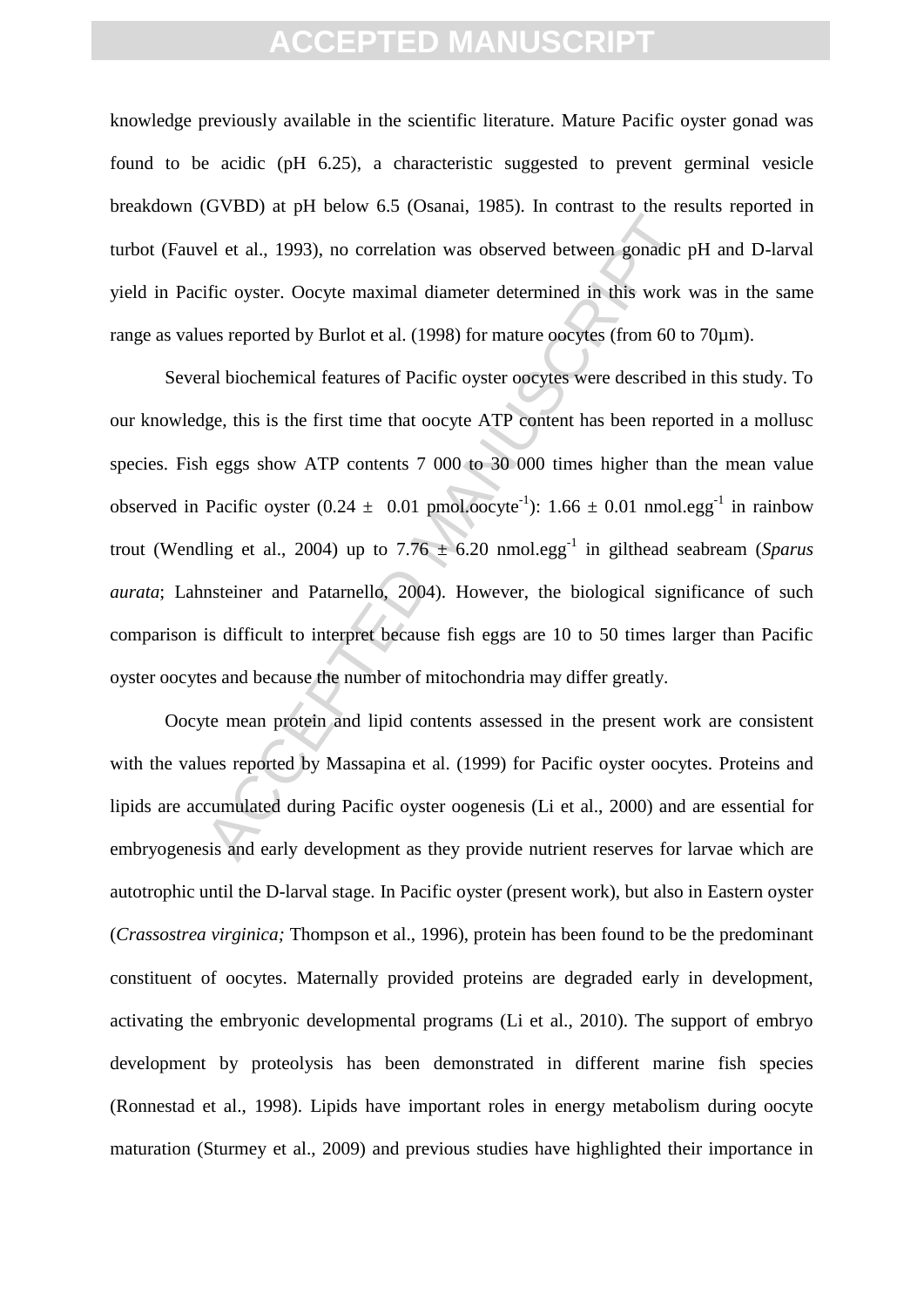$\mu$ man  $\mu$ man  $\mu$ man  $\mu$ man  $\mu$ man  $\mu$ man  $\mu$ man  $\mu$ man  $\mu$ man  $\mu$ man  $\mu$ man  $\mu$ man  $\mu$ man  $\mu$ man  $\mu$ man  $\mu$ man  $\mu$ man  $\mu$ man  $\mu$ man  $\mu$ man  $\mu$ man  $\mu$ man  $\mu$ man  $\mu$ man  $\mu$ man  $\mu$ man  $\mu$ man  $\mu$ m bivalve oocyte (Gómez-Roblez et al., 2005). During oogenesis, oocytes acquire their lipid reserves directly from the animal's food intake. Neutral lipids are generally considered as the most important energy reserve in marine fish eggs (Vetter et al., 1983). Triglycerides accounted for 52% of the total lipids in the present study, confirming they are the main lipid reserve of bivalve oocytes as in the giant scallop (*Placopecten magellanicus*) oocyte, where they account for 60% of the total lipids (Napolitano et al., 1992) and in the Eastern oyster oocyte where they account for 76% (Lee and Heffernan, 1991). The main triglyceride source for bivalve oocytes is the glycogen stored in the gonad during gametogenesis (Barber and Blake, 1985) and the triglyceride content of the gonad has been seen to faithfully reflect the course of sexual maturation in Pacific oyster (Osada et al., 2000). Triglycerides are considered as the main class of lipids catabolized during embryogenesis in the Eastern oyster and are crucial for larval survival and successful metamorphosis (Gallager and Mann, 1986) because their saturated fatty acids represent a source of energy and because they may also serve as temporary reservoir of polyunsaturated fatty acid (Napolitano et al., 1988).

No positive correlation was found between D-larval yield and oocyte lipid content in the present work. In contrast, survival to the D-larval stage has previously been found to be correlated with the oocyte total lipid content in Pacific oyster (Massapina et al., 1999) and in scallop (*Pecten maximus*; Dorange et al., 1989), confirming that the lipids stored in the oocyte during gametogenesis play a major role as an energy source for embryonic and early larval development. The lack of positive correlations between neutral lipid content and larval development suggests that sufficient lipid reserves were stored in the oocyte during the oyster conditioning period and that there exists a threshold of oocyte lipid levels, below which optimal embryonic and larval development are impeded, as already suggested in hard clam (*Mercenaria mercenaria*) and Eastern oyster (Gallager and Mann, 1986). Surprisingly, the total steryl ester content of oocytes was negatively correlated with D-larval yield. However,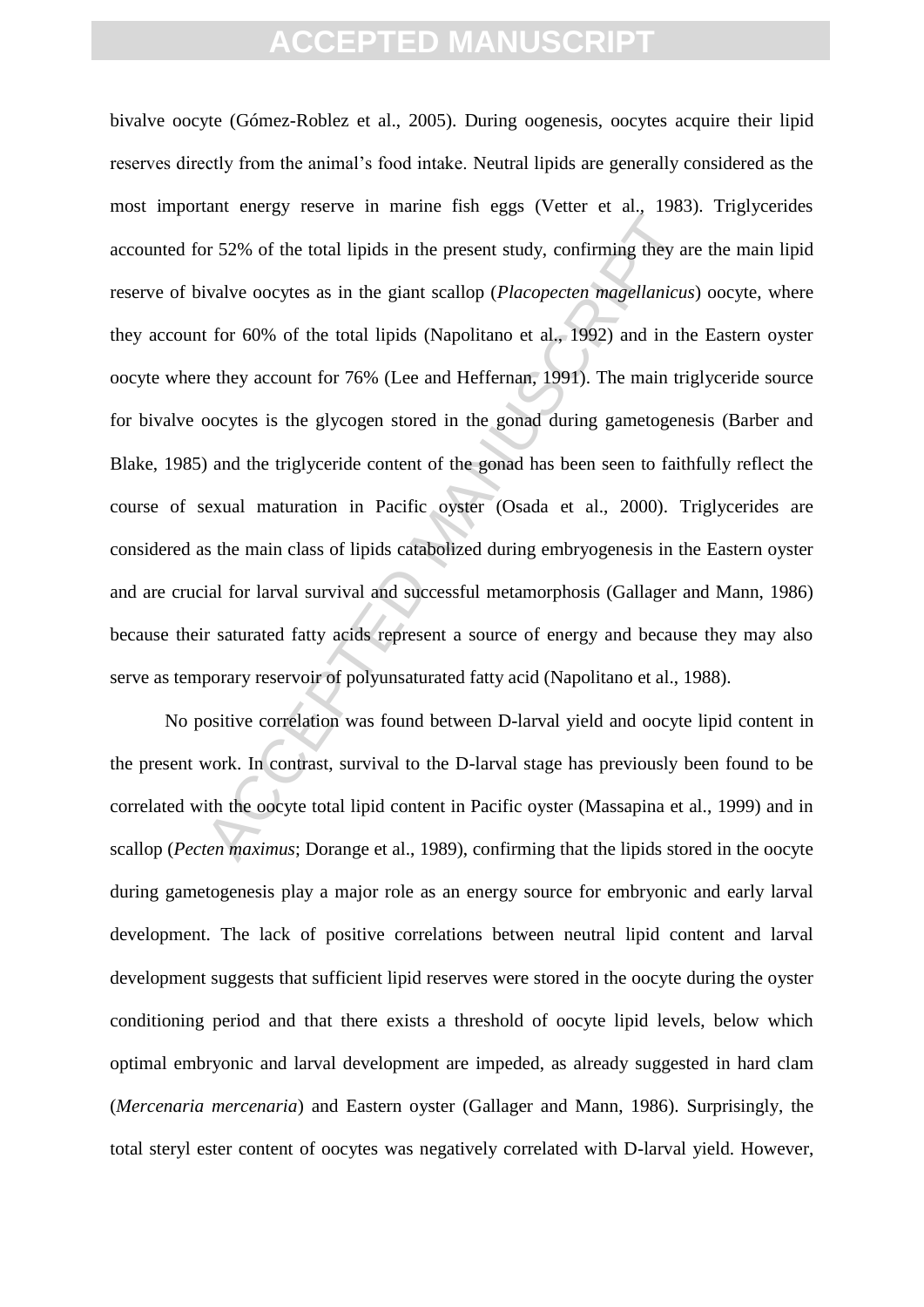Soudant et al. (1996) also obtained a better hatching rate in the scallop when proportions of oocyte total steryl esters were low. Steryl esters are stored in the developing oocyte, mostly in the form of cholesterol, and then used by the embryo for biosynthesis of the plasma membrane, controlling membrane fluidity and permeability (Simons and Vaz, 2004). Berenberg and Patterson (1981) observed that the Eastern oyster synthesized, transformed or preferentially incorporated cholesterol when this was present at low levels in the diet. Further analysis of sterol components in the total steryl ester fraction would be of interest to better understand the negative impact of a high total steryl ester content on oocyte quality.

Early and the times of the times of the symman<br>controlling membrane fluidity and permeability (Simons are<br>and Patterson (1981) observed that the Eastern oyster synthesized<br>vincorporated cholesterol when this was present at The mRNA levels of ten genes, including some maternal mRNAs, were estimated here in Pacific oyster oocyte. These ten candidates were selected for their annotations in the literature and because they were already reported to correlate with oocyte quality in vertebrate species such as fishes (e.g. Aegerter et al., 2004; 2005). Surprisingly, only the insulin relative receptor correlated negatively with the oocyte ATP content here. On the contrary, no clear link was established between the insulin pathway and ATP in lamb oocytes when supplemented with insulin (Catala et al., 2013). Further analysis of gene expression using high-throughput technologies (e.g. oligoarray, RNAseq, etc...) will be of interest to assess molecular markers of oyster oocyte quality.

The mean values of trochophore swimming characteristics, assessed 24 h post fertilization, are close to those previously reported for the same species (percentage of swimming trochophores: 85  $\pm$  10%, VAP: 146  $\pm$  75  $\mu$ ms<sup>-1</sup>; Suquet et al., 2013). Similar swimming speeds were reported for Eastern oyster trochophores (100 to 300  $\mu$ ms<sup>-1</sup>; Hidu and Haskin, 1978). We demonstrated a significant correlation between the percentage of motile trochophores and their swimming speed. Both trochophore movement characteristics may be suggested to depend on embryo integrity which results from normal embryonic development. Trochophore movement characteristics may also depend on the embryo energy content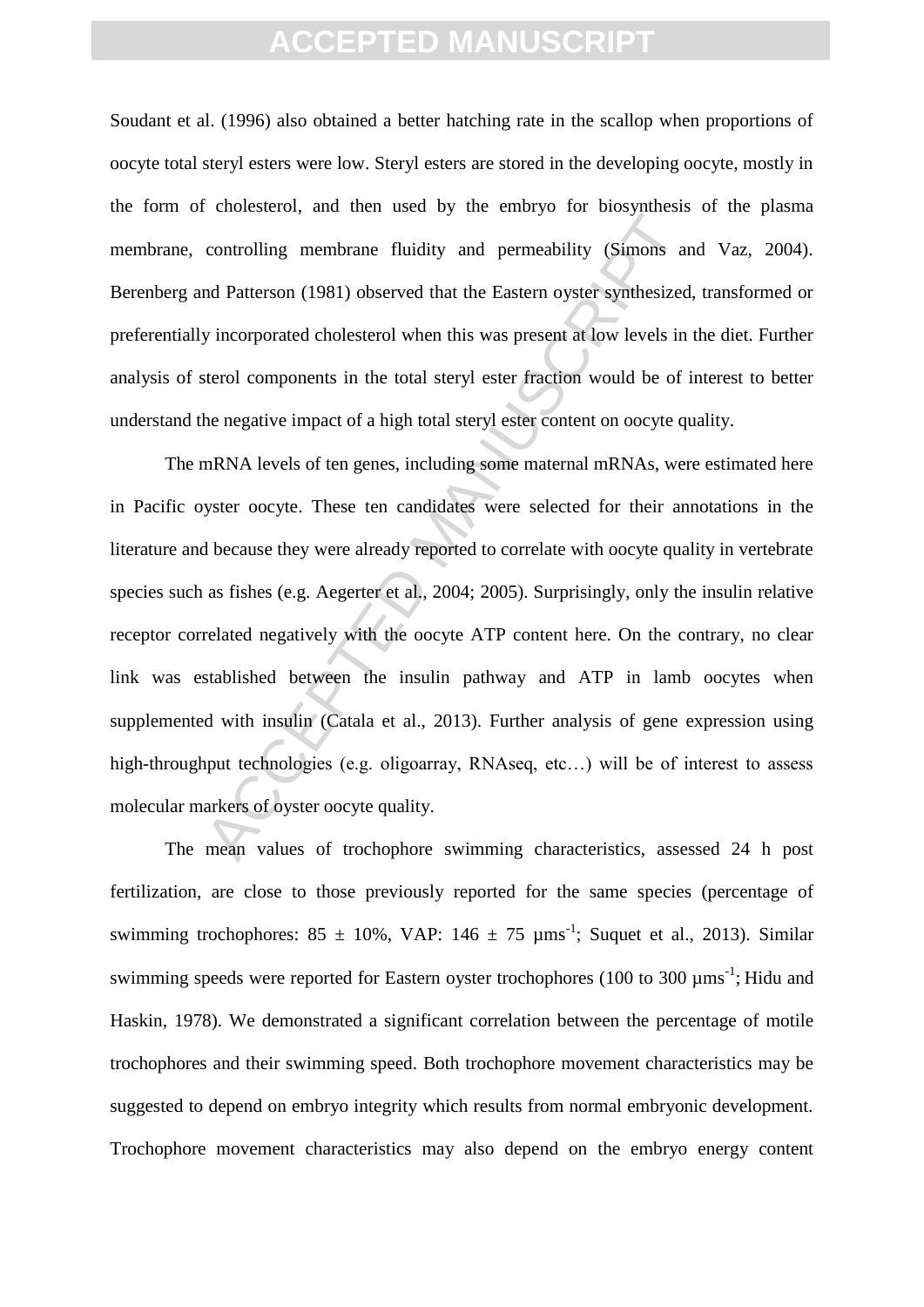available for movement. However, we found no correlation between ATP content of oocyte and trochophore movement features in our work, suggesting that such movement relies on a trochophore's own capacity to produce energy. ATP requirement for normal development of mollusc embryo remains to be investigated.

The percentage of motile trochophores and their VAP were positively correlated with Pacific oyster larval development. Changes in trochophore VAP were considered to be a reliable estimation of the quality of thawed oyster larvae (Suquet et al., 2012). Since trochophore VAP was obtained 24 h after fertilization ( $T = 19^{\circ}$ C), it could be considered as a late predictive parameter of oocyte quality.

between the investigated.<br>
Dercentage of motile trochophores and their VAP were positively<br>
percentage of motile trochophores and their VAP were contractively<br>
are commation of the quality of thawed oyster Jarvae (Suquet In the present study, the use of a multivariate model, including D-larval yield, trochophore VAP and total steryl esters, led to a better coefficient of determination ( $R^2 =$ 0.352). However, the predictive efficiency of this correlation remains limited. According to Lubzens et al. (2010), egg quality is determined by a multi factor process, with biochemical, genetic and physiological components, as also suggested for fish eggs (Bobbe and Labbé, 2010). Predicting embryo development in molluscs as in fish is a complex process requiring sophisticated multi-factor models.

We suggest the integration of additional parameters to improve oocyte quality evaluation. Such parameters could include further analyses of gene expression and of protein composition of oocytes. A recent study in Pacific oyster showed that differentially accumulated proteins in oocytes are linked to their quality (Corporeau et al., 2012). A specific expression of proteins, such as Nme related proteins, may help to separate oocytes of different quality, as reported for seabass (*Dicentrarchus labrax*) eggs (Crespel et al., 2008). Furthermore, oocyte lipid composition, and more specifically sterol components in the total steryl ester fraction, could be explored. Then, considering the complexity of the processes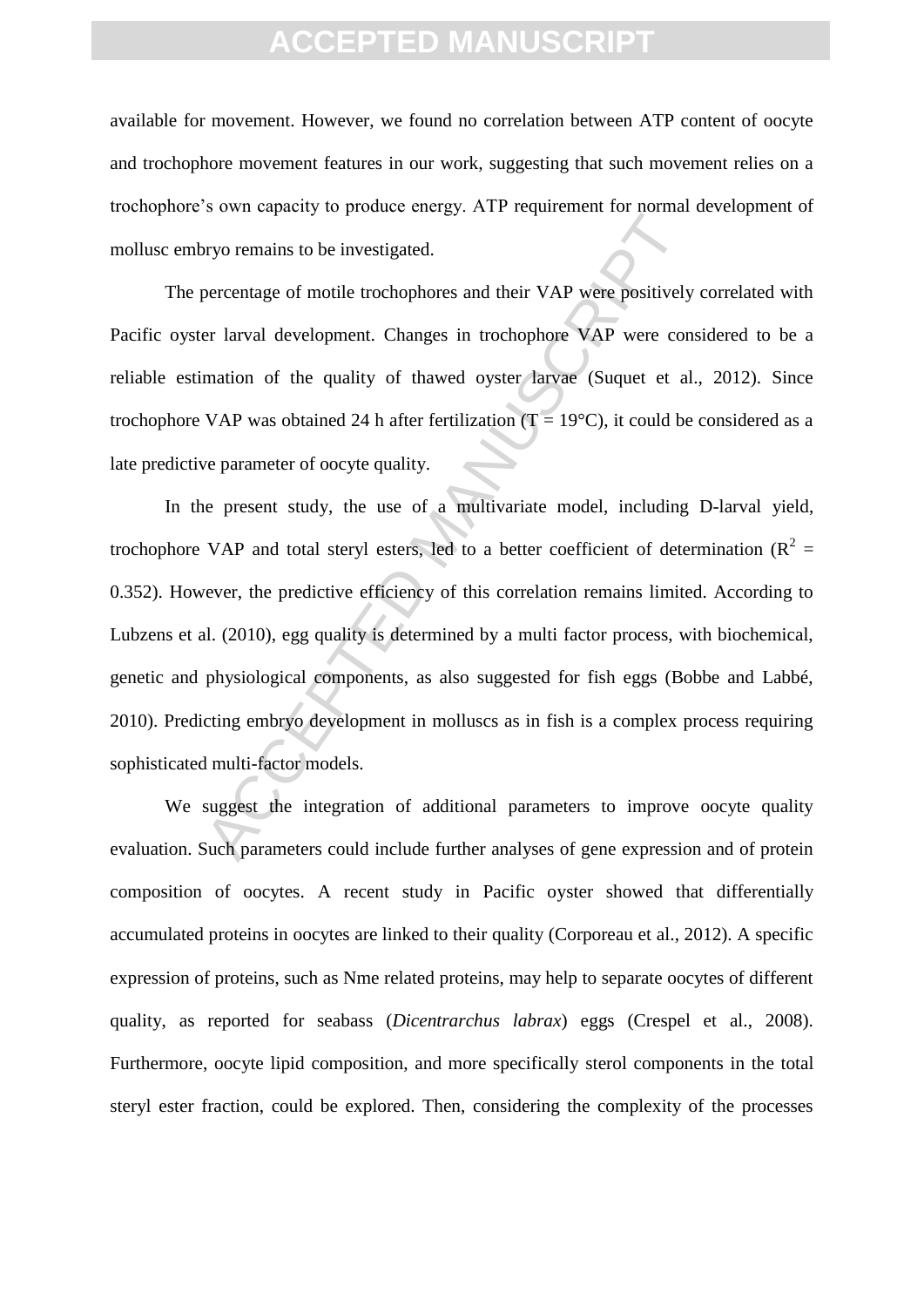defining oocyte quality, it would be useful to adapt other technologies to bivalve oocyte, such as flow cytometric protocols to assess cellular parameters (Le Goïc et al., 2015).

In conclusion, the present study provides a better knowledge of the biological characteristics of mature Pacific oyster oocytes. The studied oocyte characteristics were partly predictive of successful embryo development, highlighting the complexity of predicting embryo development in molluscs, as already suggested in vertebrates. However, we demonstrated that oocyte quality can be partly determined at the trochophore stage.

#### **Acknowledgments**

ACCESS TO THE TRANSPORTED A LATER INTERFERIT CONTINUES.<br>
So of mature Pacific oyster occytes. The studied occyte characterisf successful embryo development, highlighting the complexit<br>
relopment in molluscs, as already sug The authors wish to thank I. Quéau, L. Lebrun and C. Mingant for rearing the algae and oysters in the facilities at Ifremer. We acknowledge P. Soudant (UBO/IUEM) for fruitful discussions and J.L. Nicolas for his help. This work was supported by the European project Reproseed (FP7-KBE-2009-3). M. Boulais was funded by Ifremer and by a doctoral grant from Région Bretagne.

### **Figure captions**

**Fig.1.** Individual D-larval yields of Pacific oysters ( $n = 25$  females).

**Fig.2.** Correlations observed between the different oocyte characteristics or between D-larval yield and oocyte or trochophore characteristics ( $n = 25$  females for all parameters except 2A: where  $n = 22$ ).

#### **References**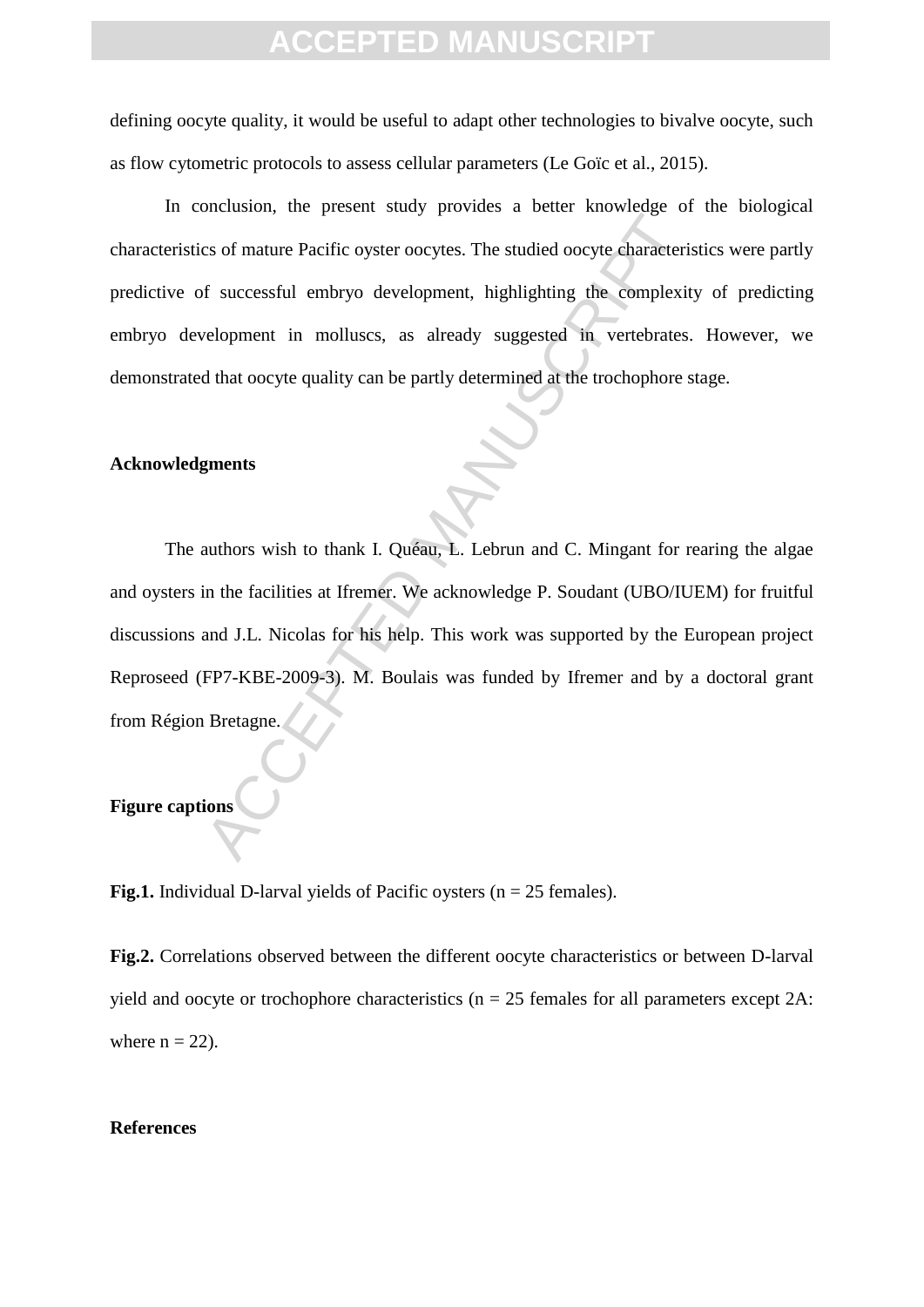- Aegerter, S., Jalabert, B., Bobe, J., 2004. Messenger RNA stockpile of cyclin B, insulin-like growth factor I, insulin-like growth factor II, insulin-like growth factor receptor Ib, and p53 in the rainbow trout oocyte in relation with developmental competence. Mol. Reprod. Dev. 67, 127–135. doi:10.1002/mrd.10384
- Aegerter, S., Jalabert, B., Bobe, J., 2005. Large scale real-time PCR analysis of mRNA abundance in rainbow trout eggs in relationship with egg quality and post-ovulatory ageing. Mol. Reprod. Dev. 72, 377–385. doi:10.1002/mrd.20361
- Barber, B., Blake, N., 1985. Intra-organ biochemical transformations associated with oogenesis in the bay scallop, *Argopecten,irradians concentricus* (Say), as indicated by C-14 incorporation. Biol. Bull. 168, 39–49. doi:10.2307/1541172
- Baynes, S., Howell, B., 1996. The influence of egg size and incubation temperature on the condition of *Solea solea* (L) larvae at hatching and first feeding. J. Exp. Mar. Biol. Ecol. 199, 59–77. doi:10.1016/0022-0981(95)00189-1
- Ben Kheder, R., Quere, C., Moal, J., Robert, R., 2010. Effect of nutrition on *Crassostrea gigas* larval development and the evolution of physiological indices. Part A: Quantitative and qualitative diet effects. Aquaculture 305, 165–173. doi:10.1016/j.aquaculture.2010.04.022
- Berenberg, C., Patterson, G., 1981. The relationship between dietary phytosterols and the sterols of wild and cultivated oysters. Lipids 16, 276–278. doi:10.1007/BF02535028
- Bobe, J., Labbe, C., 2010. Egg and sperm quality in fish. Gen. Comp. Endocrinol. 165, 535– 548. doi:10.1016/j.ygcen.2009.02.011
- Boudry, P., Collet, B., Cornette, F., Hervouet, V., Bonhomme, F., 2002. High variance in reproductive success of the Pacific oyster (*Crassostrea gigas*, Thunberg) revealed by microsatellite-based parentage analysis of multifactorial crosses. Aquaculture 204, 283–296. doi:10.1016/S0044-8486(01)00841-9
- Brizard, R., Bernardi, M., Boudry, P., Haffray, P., Labbé, C., Maisse, G., Maurouard, E., Robert, R., Roger, J.L., 2001. Bilan du projet Cryoyster, Ifremer, 36pp.
- Catala, M.G., Roura, M., Izquierdo, D., Morato, R., Hammami, S., Paramio, M.T., 2013. Blastocyst development, MPF activity and ATP content of lamb oocytes supplemented with insulin-transferrin-selenium (ITS) and ascorbic acid at IVM. Small Rumin. Res. 112, 103–107. doi:10.1016/j.smallrumres.2012.12.007
- annee in rainbow trout eggs in relationship with egg quality and<br>
adance in rainbow trout eggs in relationship with egg quality and<br>
Blake, N. 1985. Intra-organ biochemical transformations<br>
Blake, N. 1985. Intra-organ bioc Corporeau, C., Vanderplancke, G., Boulais, M., Suquet, M., Quere, C., Boudry, P., Huvet, A., Madec, S., 2012. Proteomic identification of quality factors for oocytes in the Pacific oyster *Crassostrea gigas*. J. Proteomics 75, 5554–5563. doi:10.1016/j.jprot.2012.07.040
- Crespel, A., Rime, H., Fraboulet, E., Bobe, J., Fauvel, C., 2008. Egg quality in domesticated and wild seabass (*Dicentrarchus labrax*): A proteomic analysis. Cybium 32, 205.
- Dorange, G., Paulet, Y., Le pennec, M., Cochard, J., 1989. Criteria for quality assessment of spawned oocytes of *Pecten maximus* (Mollusca, Bivalvia). Comptes rendus Acad. Sci. Ser. III-Sci. Vie-Life Sci. 309, 113–120.
- Fabioux, C., Huvet, A., Le Souchu, P., Le Pennec, M., Pouvreau, S., 2005. Temperature and photoperiod drive *Crassostrea gigas* reproductive internal clock. Aquaculture 250, 458–470. doi:10.1016/j.aquaculture.2005.02.038
- Fabioux, C., Huvet, A., Lelong, C., Robert, R., Pouvreau, S., Daniel, J., Minguant, C., Le Pennec, M., 2004. Oyster vasa-like gene as a marker of the germline cell development in *Crassostrea gigas*. Biochem. Biophys. Res. Commun. 320, 592–598. doi:10.1016/j.bbrc.2004.06.009
- Fauvel, C., Omnès, M.H., Suquet, M., Normant, Y., 1993. Reliable assessment of overripening in turbot (*Scophthalmus maximus*) by a simple pH measurement. Aquaculture 117, 107-113. doi: 10.1016/0044-8486(93)90127-K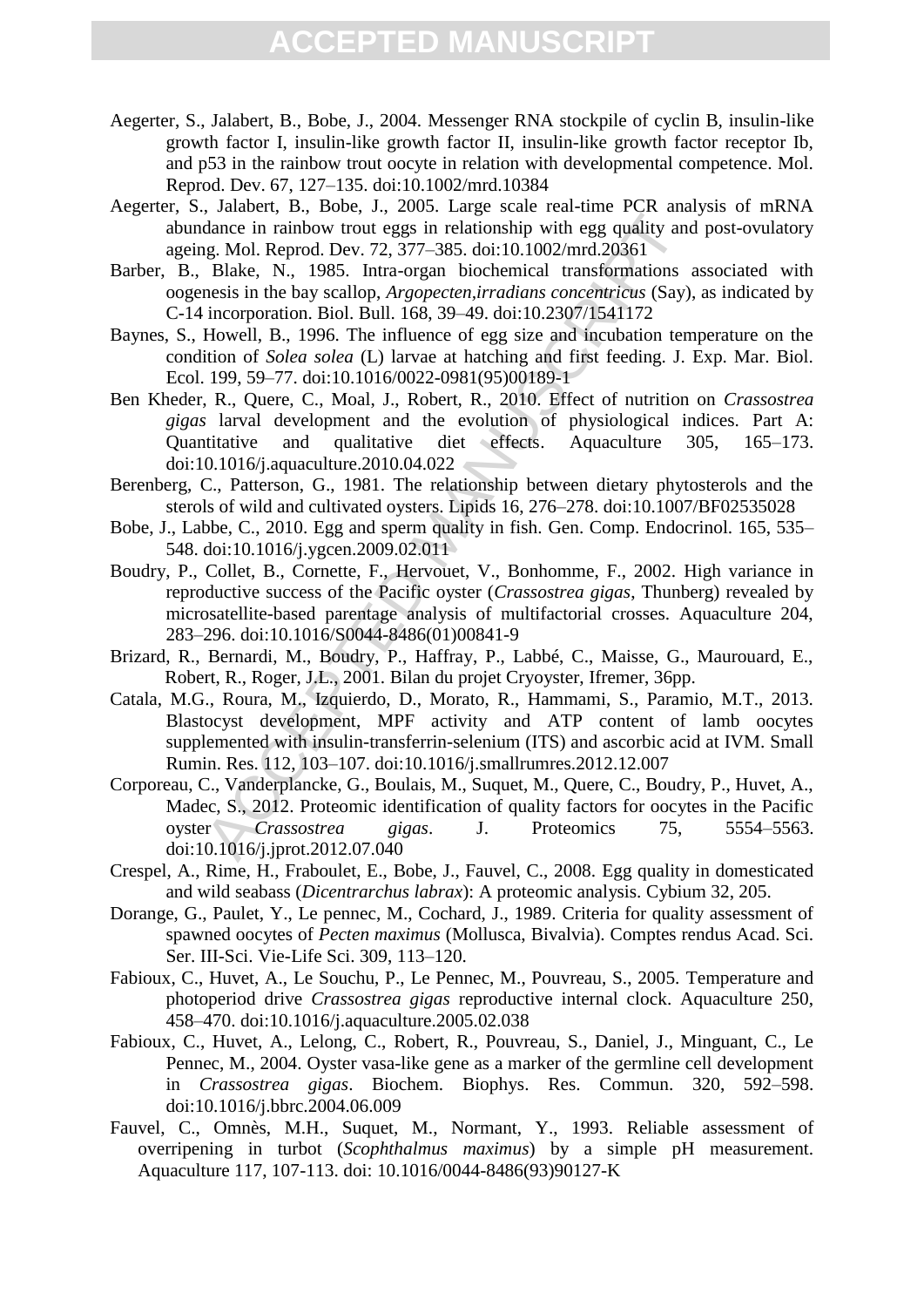- Gallager, S., Mann, R., 1986. Growth and survival of larvae of *Mercenaria mercenaria* (L) and *Crassostrea virginica* (Gmelin) relative to broodstock conditioning and lipid content of eggs. Aquaculture 56, 105–121. doi:10.1016/0044-8486(86)90021-9
- Gómez-Robles, E., Rodriguez-Jaramillo, C., Saucedo, P., 2005. Digital image analysis of lipid and protein histochemical markers for measuring oocyte development and quality in pearl oyster *Pinctada mazatlanica* (Hanley, 1856). J. Shellfish Res. 24, 1197–1202.
- Guevelou, E., Huvet, A., Sussarellu, R., Milan, M., Guo, X., Li, L., Zhang, G., Quillien, V., Daniel, J.-Y., Quere, C., Boudry, P., Corporeau, C., 2013. Regulation of a truncated isoform of AMP-activated protein kinase alpha (AMPK alpha) in response to hypoxia in the muscle of Pacific oyster *Crassostrea gigas*. J. Comp. Physiol. B-Biochem. Syst. Environ. Physiol. 183, 597–611. doi:10.1007/s00360-013-0743-6
- Hidu, H., Haskin, H., 1978. Swimming speeds of oyster larvae *Crassostrea virginica* in different salinities and temperatures. Estuaries 1, 252–255. doi:10.2307/1351527
- Huvet, A., Herpin, A., Degremont, L., Labreuche, Y., Samain, J., Cunningham, C., 2004. The identification of genes from the oyster *Crassostrea gigas* that are differentially expressed in progeny exhibiting opposed susceptibility to summer mortality. GENE 343, 211–220. doi:10.1016/j.gene.2004.09.008
- Kjørsvik, E., Mangorjensen, A., Holmefjord, I., 1990. Egg quality in fishes. Adv. Mar. Biol. 26, 71–113. doi:10.1016/S0065-2881(08)60199-6
- Lahnsteiner, F., Patarnello, P., 2004. Egg quality determination in the gilthead seabream, *Sparus aurata*, with biochemical parameters. Aquaculture 237, 443–459. doi:10.1016/j.aquaculture.2004.04.017
- Lango-Reynoso, F., Chavez-Villalba, J., Cochard, J., Le Pennec, M., 2000. Oocyte size, a means to evaluate the gametogenic development of the Pacific oyster, *Crassostrea gigas* (Thunberg). Aquaculture 190, 183–199. doi:10.1016/S0044-8486(00)00392-6
- Lee, R., Heffernan, P., 1991. Lipids and proteins in eggs of Eastern oysters (*Crassostrea Virginica*; Gmelin, 1971) and Northern quahogs (*Mercenaria mercenaria*; Linnaeus, 1758). J. Shellfish Res. 11, 203-205.
- arl oyster Pinctada mazarlanica (Hanley, 1856). J. Shellfish Res.<br>
2., Huvet, A., Sussarellu, R., Milan, M., Guo, X., Li, L., Zhang, G., 1, L., Zhang, C., 1, L., Zhang, M., Guo, X., Li, L., Zhang, C., 2013, Regulatior<br>
e.l Le Goïc, N., Hégaret, H., Boulais, M., Béguel, J.P., Lambert, C., Fabioux, C., Soudant, P., 2015. Flow cytometric assessment of assess morphology, viability and production of reactive oxygen species of *Crassostrea gigas* oocytes. Application to Toxic dinoflagellate (*Alexandrium minutum*) exposure. Cytometry Part A, In Press. doi: 10.1002/cyto.a.22577
- Li, Q., Osada, M., Mori, K., 2000. Seasonal biochemical variations in Pacific oyster gonadal tissue during sexual maturation. Fish. Sci. 66, 502-508.
- Li, L., Zheng, P., Dean, J., 2010. Maternal control of early mouse development. Development 137, 859–870. doi:10.1242/dev.039487
- Lubzens, E., Young, G., Bobe, J., Cerda, J., 2010. Oogenesis in teleosts: How fish eggs are formed. Gen. Comp. Endocrinol. 165, 367–389. doi:10.1016/j.ygcen.2009.05.022
- Massapina, C., Joaquim, S., Matias, D., Devauchelle, N., 1999. Oocyte and embryo quality in *Crassostrea gigas* (Portuguese strain) during a spawning period in Algarve, South Portugal. Aquat. Living Resour. 12, 327–333. doi:10.1016/S0990-7440(99)00115-1
- Napolitano, G., Macdonald, B., Thompson, R., Ackman, R., 1992. Lipid composition of eggs and adductor muscle in giant scallops (*Placopecten magellanicus*) from different habitats. Mar. Biol. 113, 71–76. doi:10.1007/BF00367640
- Napolitano, G., Ratnayake, W., Ackman, R., 1988. Fatty acid components of larval *ostrea edulis* (L) - Importance of triacylglycerols as a fatty acid reserve. Comp. Biochem. Physiol. B-Biochem. Mol. Biol. 90, 875–883. doi:10.1016/0305-0491(88)90348-3
- Osanai, K., 1985. In vitro induction of germinal vesicle breakdown in oyster oocytes. Bull. Mar. Biol. Stn. Asamushi, Tohoku University 18, 1-9.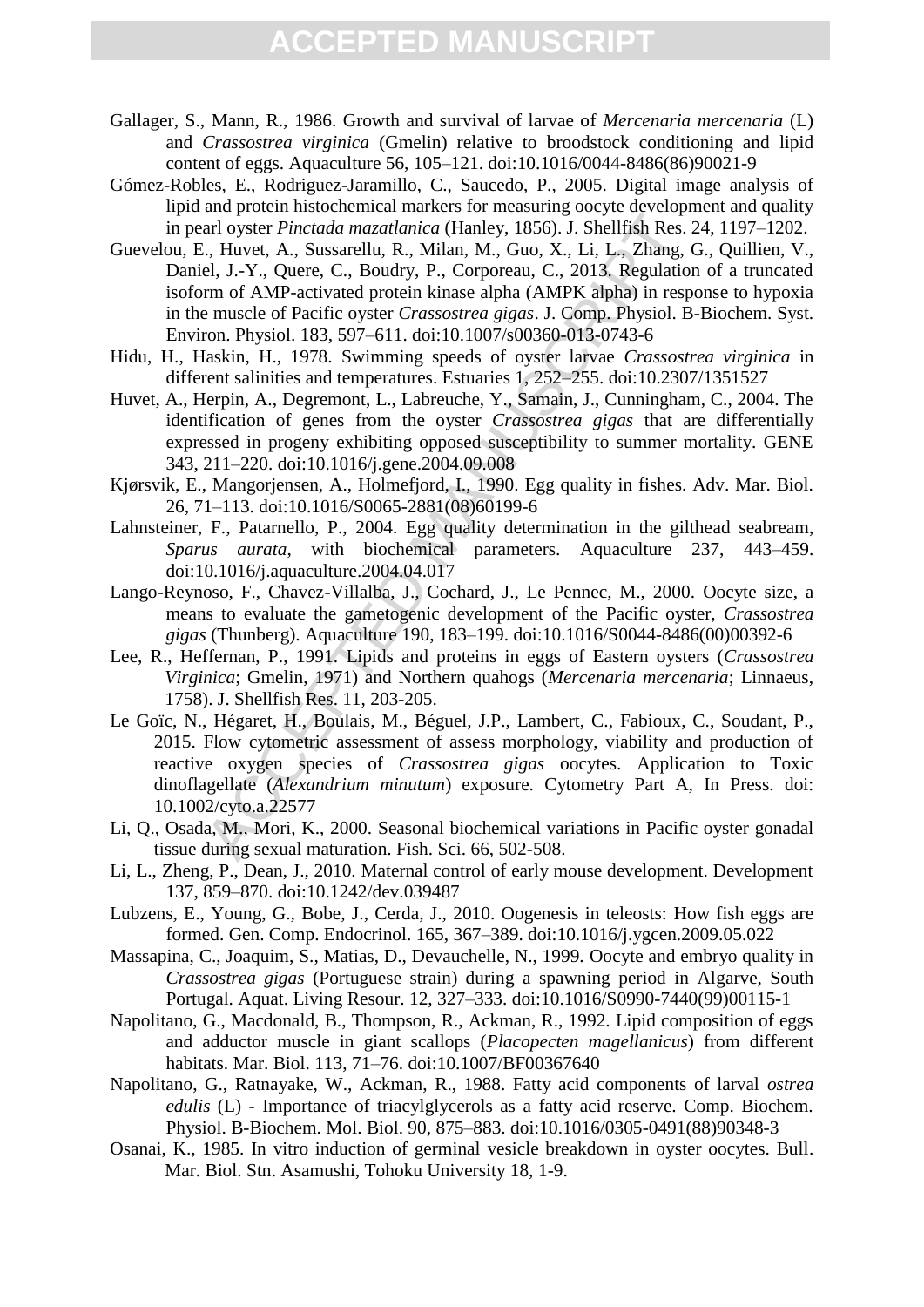- Pfaffl, M.W., 2001. A new mathematical model for relative quantification in real-time RT– PCR. Nucleic Acids Res. 29, 2002-2007.
- Piferrer, F., Beaumont, A., Falguiere, J.-C., Flajshans, M., Haffray, P., Colombo, L., 2009. Polyploid fish and shellfish: Production, biology and applications to aquaculture for performance improvement and genetic containment. Aquaculture 293, 125–156. doi:10.1016/j.aquaculture.2009.04.036
- Robert, R., Gérard, A., 1999. Bivalve hatchery technology: The current situation for the Pacific oyster *Crassostrea gigas* and the scallop *Pecten maximus* in France. Aquat. Living Resour. 12, 121–130. doi:10.1016/S0990-7440(99)80021-7
- Ronnestad, I., Koven, W., Tandler, A., Harel, M., Fyhn, H., 1998. Utilisation of yolk fuels in developing eggs and larvae of European sea bass (*Dicentrarchus labrax*). Aquaculture 162, 157–170. doi:10.1016/S0044-8486(98)00203-8
- Simons, K., Vaz, W., 2004. Model systems, lipid rafts, and cell membranes. Annu. Rev. Biophys. Biomol. Struct. 33, 269–295. doi:10.1146/annurev.biophys.32.110601.141803
- Song, Y.P., Suquet, M., Queau, I., Lebrun, L., 2009. Setting of a procedure for experimental fertilisation of Pacific oyster (*Crassostrea gigas*) oocytes. Aquaculture 287, 311–314. doi:10.1016/j.aquaculture.2008.10.018
- Soudant, P., Marty, Y., Moal, J., Robert, R., Quere, C., LeCoz, J., Samain, J., 1996. Effect of food fatty acid and sterol quality on *Pecten maximus* gonad composition and reproduction process. Aquaculture 143, 361–378. doi:10.1016/0044-8486(96)01276-8
- Steele, S., Mulcahy, M., 1999. Gametogenesis of the oyster *Crassostrea gigas* in southern Ireland. J. Mar. Biol. Assoc. U. K. 79, 673–686. doi:10.1017/S0025315498000836
- Sturmey, R.G., Reis, A., Leese, H.J., McEvoy, T.G., 2009. Role of Fatty Acids in Energy Provision During Oocyte Maturation and Early Embryo Development. Reprod. Domest. Anim. 44, 50–58. doi:10.1111/j.1439-0531.2009.01402.x
- Suquet, M., Labbe, C., Brizard, R., Donval, A., Le Coz, J.R., Quere, C., Haffray, P., 2010. Changes in motility, ATP content, morphology and fertilisation capacity during the movement phase of tetraploid Pacific oyster (*Crassostrea gigas*) sperm. Theriogenology 74, 111–117. doi:10.1016/j.theriogenology.2010.01.021
- 0.1016/j.aquaculture.2009.04.036<br>
Gérard, A., 1999. Bivalve hatchery technology: The current sic oyster Cranssostrear gigas and the scalibp Pecter nacaimus in g Resour. 12, 121-130. doi:10.1016/S0990-7440(99)80021-7<br>
L, K Suquet, M., Le Mercier, A., Rimond, F., Mingant, C., Haffray, P., Labbe, C., 2012. Setting tools for the early assessment of the quality of thawed Pacific oyster (*Crassostrea gigas*) D-larvae. Theriogenology 78, 462–467. doi:10.1016/j.theriogenology.2012.02.014
- Suquet, M., Quere, C., Mingant, C., Lebrun, L., Ratiskol, D., Miner, P., Cosson, J., 2013. Effect of sampling location, release technique and time after activation on the movement characteristics of scallop (*Pecten maximus*) sperm. Aquat. Living Resour. 26, 215–220. doi:10.1051/alr/2013048
- Thompson, R.J., Newell, R.I.E., Kennedy, V.S., Mann, R., 1996. Reproductive processes and early development. In: Kennedy, V.S., Newell, R.I.E., Eble, A.F. (Eds.), The Eastern oyster, Crassostrea virginica, Maryland Sea Grant College, Maryland, pp.335-370.
- Vetter, R.D., Hodson, R.E., Arnold, C., 1983. Energy Metabolism in a Rapidly Developing Marine Fish Egg, the Red Drum (*Sciaenops ocellata*). Can. J. Fish. Aquat. Sci. 40, 627-634.
- Wendling, N., Bencic, D., Nagler, J., Cloud, J., Ingermann, R., 2004. Adenosine triphosphate levels in steelhead (*Oncorhynchus mykiss*) eggs: an examination of turnover, localization and role. Comp. Biochem. Physiol. -Mol. Integr. Physiol. 137, 739–748. doi:10.1016/j.cbpb.2004.02.009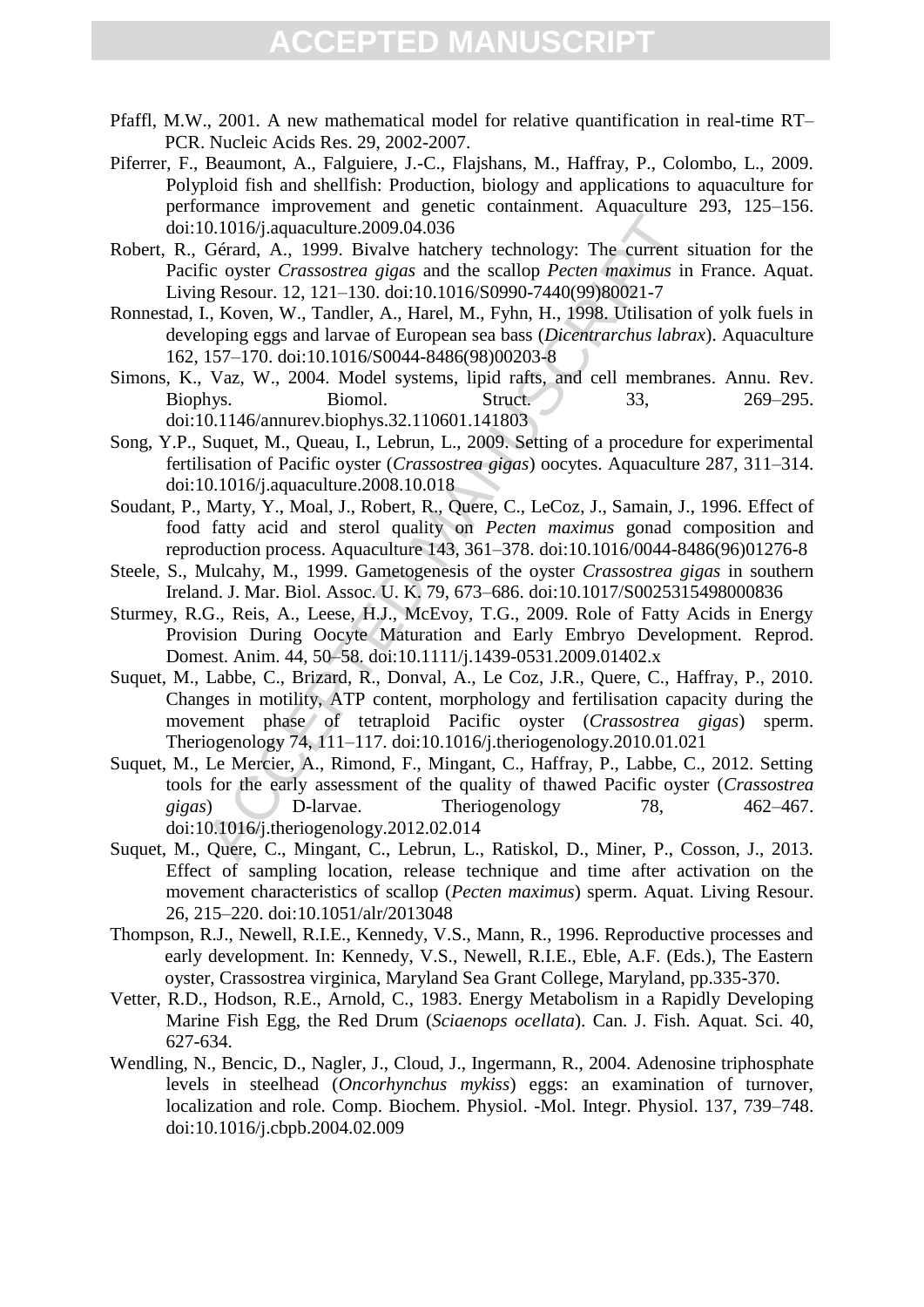Wilson-Leedy, J.G., Ingermann, R.L., 2007. Development of a novel CASA system based on open source software for characterization of zebrafish sperm motility parameters. Theriogenology 67, 661–672. doi:10.1016/j.theriogenology.2006.10.003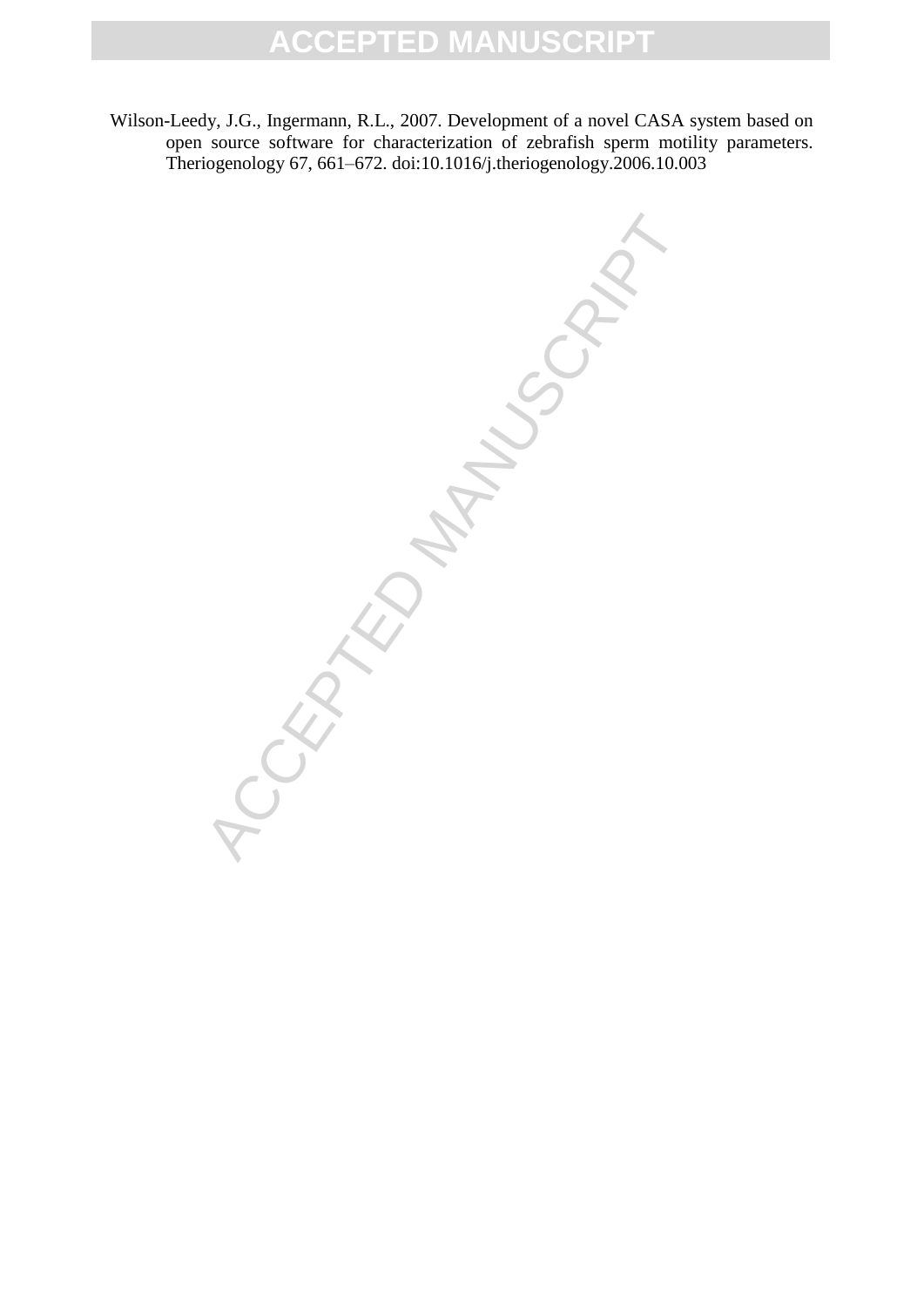



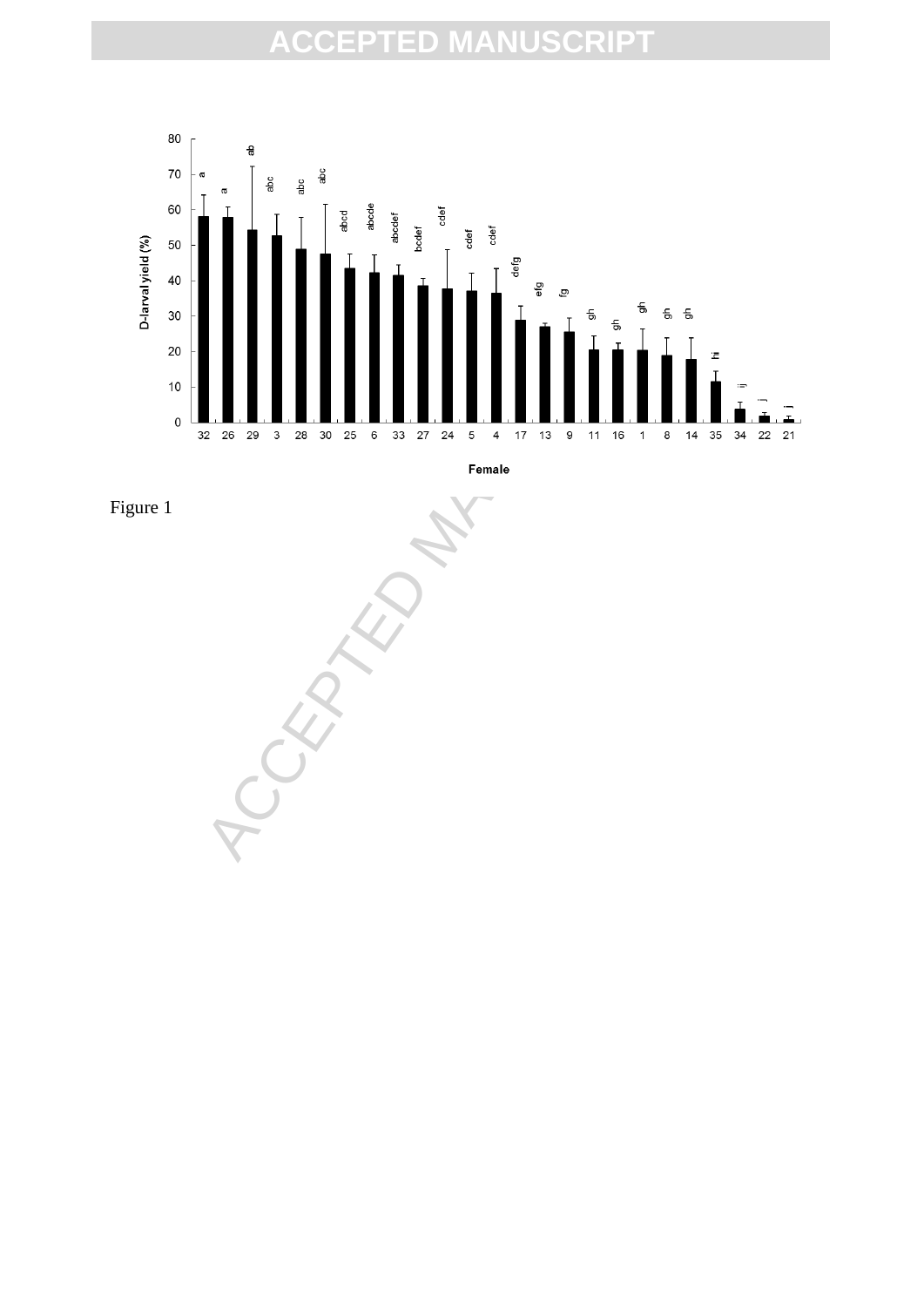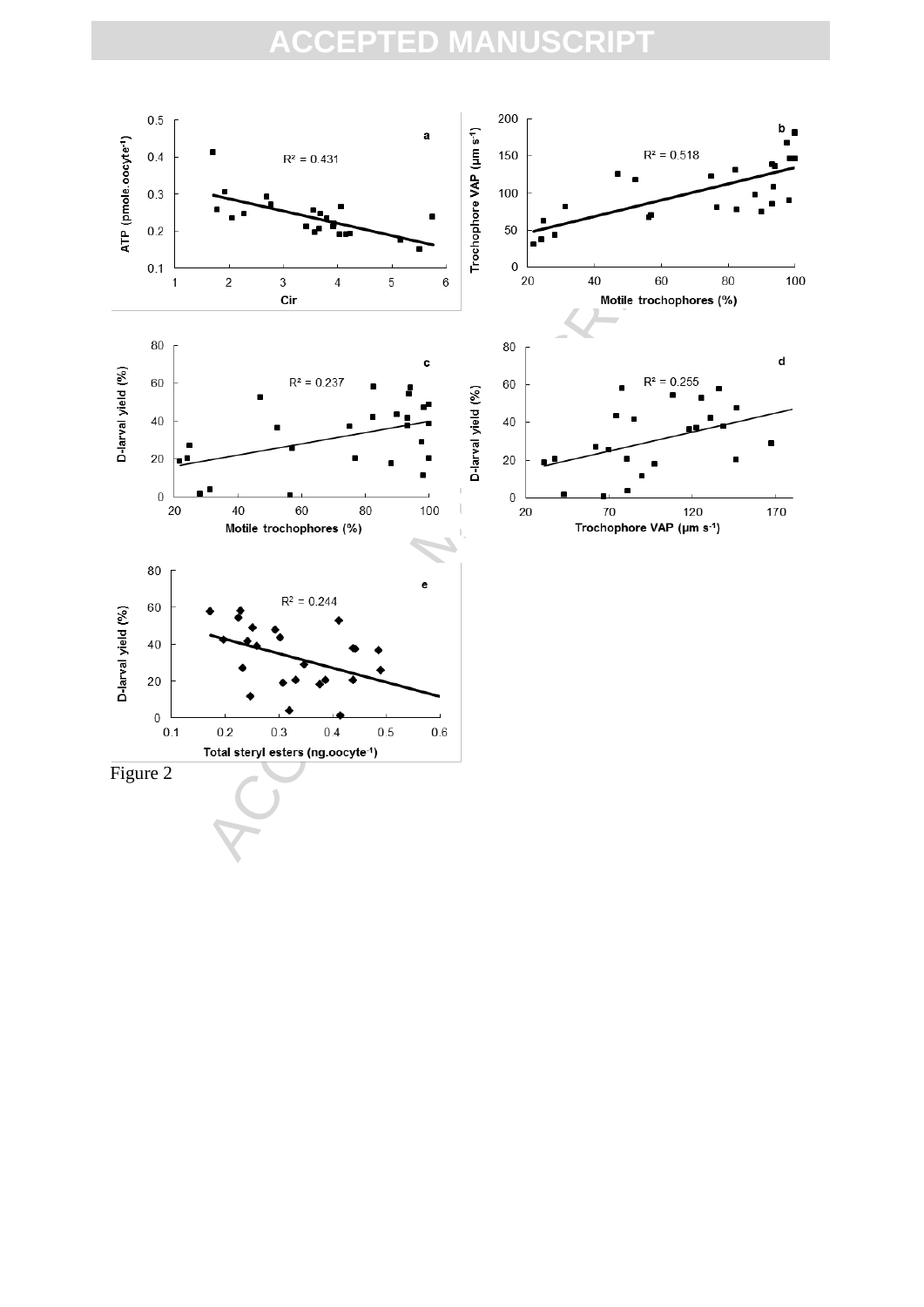#### **Table 1**

Sense and anti-sense sequences of primer pairs for real-time PCR analysis, used to amplify cDNA of 10 mRNA from each collected oocyte sample. PCR efficiencies were determined for each primer pair by determining the slopes of standard curves obtained from serial dilution analysis of the cDNA reference. GenBank accession numbers are indicated.

|           | numbers are indicated.                          |                             |                             |                    |                           |
|-----------|-------------------------------------------------|-----------------------------|-----------------------------|--------------------|---------------------------|
| GenBank # | EST / mRNA name                                 | Forward primer              | Reverse primer              | Efficiency<br>(% ) | Reference                 |
| EW779000  | Pcna (Proliferating                             | 5'-GCTGCTCGATTTAGACTGTGA-3' | 5'-CTTGACTCCTTCCTTTGTACA-3' | 100.2              | Franco et al. (2010)      |
|           | Cell Nuclear Antigen)                           |                             |                             |                    |                           |
| CU988487  | Prohibitin (regulator of<br>cell proliferation) | 5'-TGATGGTGGTCATCGGTCTA-3'  | 5'-CTGAAACCATGGCACTCTGA-3'  | 99.8               | Fleury et al (2009)       |
| CU993986  | Cdc2 (protein kinase<br>Cell Division Cycle 2)  | 5'-TGGTACAGAGCGCCAGAACT-3'  | 5'-TGCCAGGAGCTCTCCAAATA-3'  | 99.0               | Fleury et al (2009)       |
| AB242177  | Insulin-related peptide                         | 5'-AGAGAAAGCACTCGCCTTCA-3'  | 5'-GCACTCGCAGACGATATTGA-3'  | 99.4               | Hamano et al (2005)       |
| AM868819  | Insulin receptor b                              | 5'-GATGGCGGTGGAACATAAAT-3'  | 5'-TCATCCACAGCTGACAGAGC-3'  | 98.7               | Fleury et al (2009)       |
| AJ535669  | Insulin relative<br>receptor                    | 5'-GAAGCACAGCATTCGTA-3'     | 5'-TTGTGGACGAGAATACA-3'     | 99.2               | Gricourt et al (2003)     |
| AB084783  | Vitellogenin 1 (Cg-<br>Vtg1)                    | 5'-CAGCATCGTTCTCCTTCCA-3'   | 5'-GGTGTCCTGGGACTGTTGA-3'   | 98                 | Matsumoto et al<br>(2003) |
| CX069172  | Vitellogenin 2 (Cg-                             | 5'-AGTCTACCCCCGTCCGTAT-3    | 5'-GTTCTGTGACGGAAAGTGA-3    | 100.0              |                           |
|           | $V$ tg $2)$                                     |                             |                             |                    | Llera et al (2012)        |
| FP009463  | Camk4                                           | 5'-ATGTTGGTGGCAGTGCAG-3'    | 5'-TGGAGAGACCGAAGTCAGC-3'   | 99.2               | Fleury et al (2009)       |
|           | (Calcium/calmodulin-                            |                             |                             |                    |                           |
|           | dependent protein                               |                             |                             |                    |                           |
|           | kinase IV)                                      |                             |                             |                    |                           |
| AY423380  | Vasa (RNA helicase)                             | 5'-CCGAGGAGATTCAGA-3'       | 5'- ACGTCAGTGCAAGCACCA -3'  | 100                | Fabioux et al (2004)      |